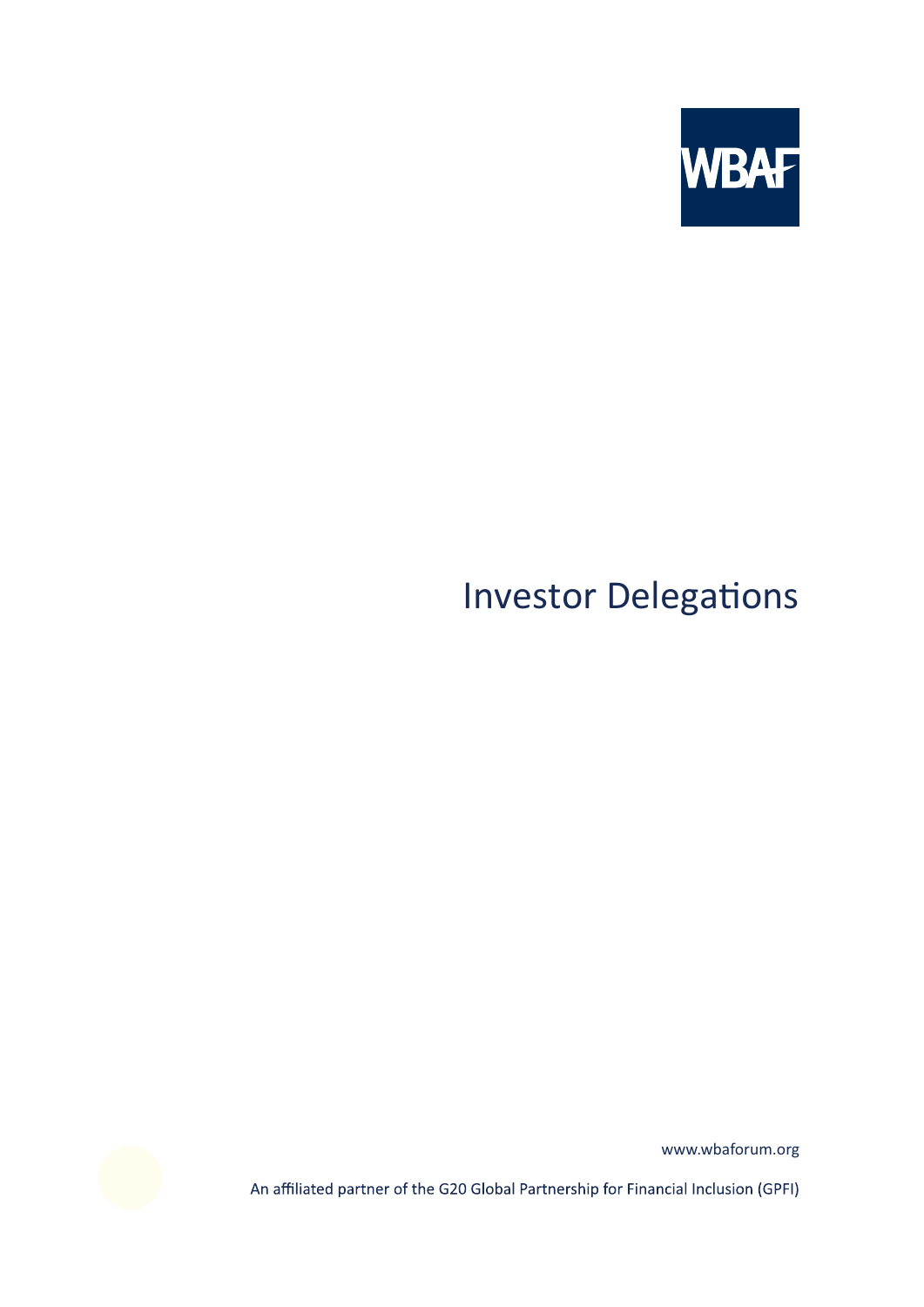### **Chairman's Statement**

In the past, inventions were important for the economic development of societies. In the 21stcentury, however, it is not invention but innovation that counts.

In those earlier times, entrepreneurial skills were not needed to get an invention to the market because it was a seller's economy, where customers were ready to buy anything new. Times have changed, and the rules of the game have changed. Today's inventors need more than just a clever idea. They need a complex set of skills to move their innovative idea into the market and to ensure it succeeds.

Ours is the age of the entrepreneur (the buzz word of our century). The current, highly competitive economic environment means that scaling up businesses demands special skills of entrepreneurs, who are obliged to secure financing as quickly as possible.Yet finance alone is not sufficient to create global success stories. The entrepreneur needs not simply finance, but the best finance.

where the best marrest.<br>The best finance is a miracle that happens when one is able to combine money, know-how, mentorship and networking. This is perhaps better termed smart finance.

Consider the various sources of finance available to entrepreneurs: Beyond basic bootstrapping, there are corporate ventures, angel investors, crowdfunding platforms, accelerators, VCs, banks, public grants, co-investment funds, business plan competitions, technology transfer offices, family offices, private equity investors and stock exchanges. With the notable exception of angel investors, all these sources provide only money, nothing more.

The only true sources of smart finance are angel investors, who are able to influence a country's economic development by providing more than just money to entrepreneurs and SMEs. They contribute their own know-how, provide mentorship, and share their own networks in contributing to the businesses they invest in. They are thus the main drivers of innovation and the natural leaders of the world's early-stage investment markets and global startup economy.

In 2018, more than 300,000 angel investors invested more than \$26 billion in startups in the US, and more than 310,000 angel investors invested more than 9 billion Euro in Europe. The estimated total global market size of angel investment is over \$50 billion every year. Angel investors support entrepreneurs in starting up, and they support SMEs as they scale up their businesses, creating hundreds of thousands of new jobs worldwide every year.

It is rewarding to see that governments around the world have understood the importance of angel investment for boosting their economies. During the Presidential Summit on Entrepreneurship in 2010, President Obama's response to concerns I expressed about making available public grants for entrepreneurs was promising. In a special meeting with me, he agreed with and supported my position on the importance of angel investors in terms of converting public money to 'smart money', that is, cash that is invested by parties who are experienced, well-informed, and well connected.

Many governments, particularly in Europe, offer generous tax incentives for angel investors. The UK and Turkey have already passed angel investment legislation to support such a system. A number of Middle East countries, particularly in the GCC, have discovered the angel investment system and are keen to pursue it because, among other key reasons, it is 100% compatible with Islamic investment principles. In fact, the Islamic Development Bank included angel investment on the list of recommendations proposed for consideration at its annual conference in Jakarta, in May 2016.

#### **Investor Delegations**

As an affiliated partner of the G20 Global Partnership for Financial Inclusion (GPFI), the World Business Angels Investment Forum organises investor delegations to emerging markets around the world to create a global communication that will lead to an increase in cross-border investments. The organisations represented by these delegates might have the managerial expertise and resources to act in areas where governments are unable or unwilling to do so. These leaders have a sense of being called upon to seek the common good, to make a difference, and to make the world a better place for their having been here.

- South East Europe
- Western Africa
- Eastern Africa
- The Middle East

The investor delegations hope to achieve some or all of the following aims:

- Get an overview of the local startup and innovation ecosystem of the countries visited.
- Encourage bilateral cooperation to develop the entrepreneurship.
- Listen to the pitches of entrepreneurs with a view toward investing in businesses that have high growth potential.
- Organise round tables / discussion sessions / conferences with local entrepreneurs, angel investors, policymakers and visit innovation facilitators such as incubation centers, acceleration centers, chambers of commerce and industry, free zones, and stock exchanges.
- Identify and engage with local individuals who are contributing to the development of the local and regional ecosystems.
- Create co-investment funds for startups.
- Explore cross-border early stage market investment opportunities.
- Suggest ways that regional angel investors can benefit from WBAF activities.
- Create an awareness of the advantages of becoming an angel investor.

The WBAF provides an international platform where all stakeholders can join forces to drive change, with a particular focus on linking the best entrepreneurs, startups and SMEs with smart finance opportunities afforded by qualified angel investors and institutions that work in cooperation with angel investors.

As the Chair of the World Business Angels Investment Forum, I invite you to join our global efforts to ease access to smart finance to create more jobs and more social justice worldwide. By working together across borders, with a common vision, and with these smart dynamics in mind, we are well placed to bring about positive change in the global economy.

Your efforts to convert the world economy to a smart economy in cooperation with the World Business Angels Investment Forum will be highly valued.

Yours sincerely,

Buybary Slfunta

Baybars Altuntas Chairman of the Board of Directors, World Business Angels Investment Forum Baybars.Altuntas@wbaforum.org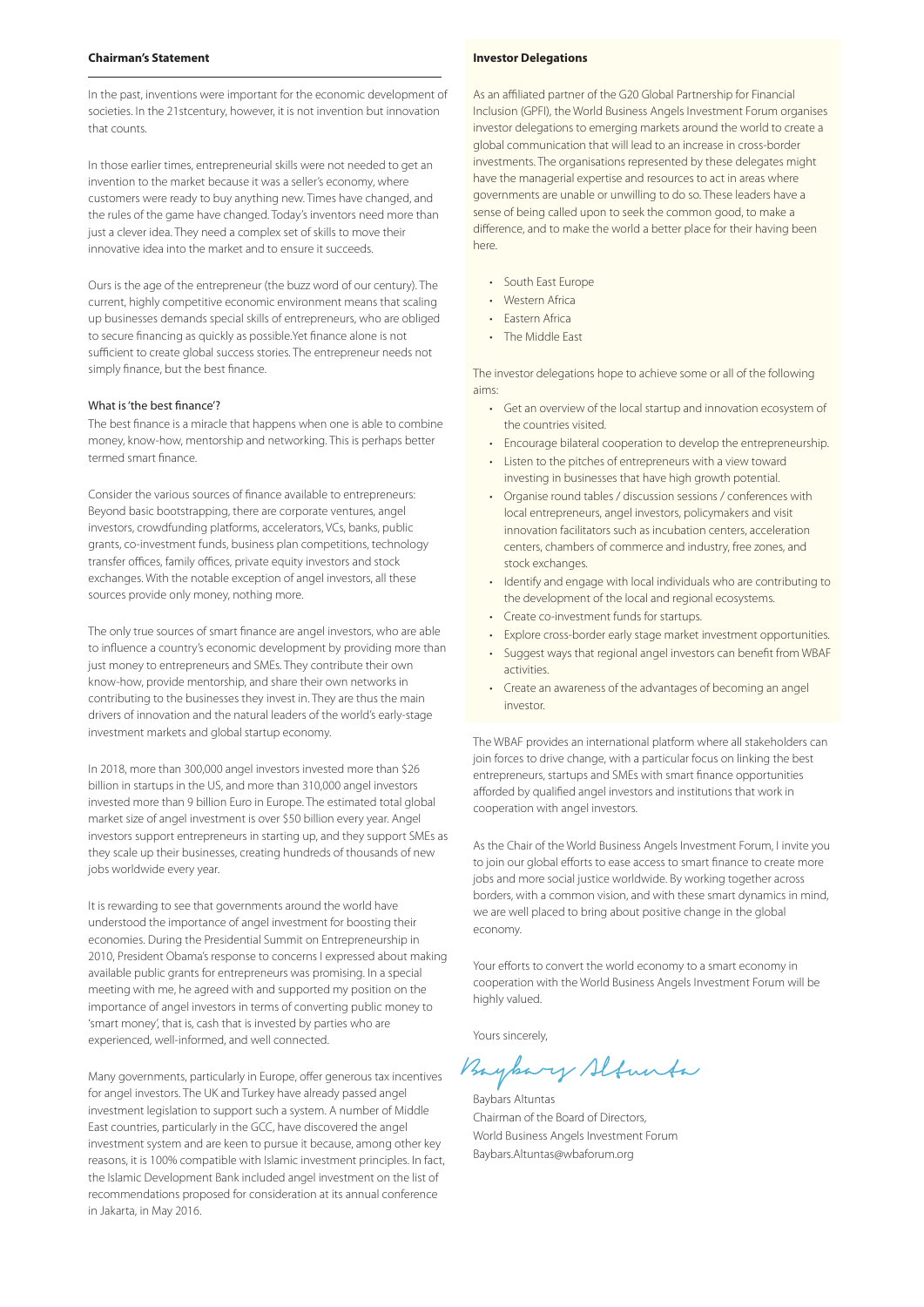#### **Programme**

Investor Delegation to South East Europe: Albania, Kosovo and Macedonia were the main countries this delegation focused. This delegation was comprimised of the high executives of Istanbul Stock Exchange, Istanbul Technical University Technopark, and prominent business angel networks of the region.

Main puropose of this delegation was to listen to the pitchings of startups in Albania, Kosovo and Macedonia and look for making angel investment in startups of this particular region of the world. Another aim was to create an awareness on angel investment in these countries and invite policy makers to create better environment for entrepreneurs and startups.

This delagation's visit was highly compatible with the recoomendations of the B20 to G20 countries. As you will read in the notes, access to finance in this particular region of the world is one of the main subjects of the region.

In these five days, Istanbul Technical University Technopark could find an oppurtunity to invest 35.000 USD package in a startup in Kosovo. Apart from this investment, WBAF signed 6 MOUs with different institutions of Albania ( Faculty of Economics of Tirana University), Kosovo ( KOSBAN – Kosovo Business Angels Network) and Macedonia ( Invest in Macedonia Government Agency, Macedonian Chambers of Commerce, Tetovo Municipality). Istanbul Technical University Tecnopark also signed an MOU with Marin Barleti University of Albania.

All these MOUs focused on developing a much better environment for startups and bilateral co-operations in education of startups, eduaction of angel investors, and developing co-investment oppurtunities in entrepreneurs.

One of the most important output of this visit was the launch of the ALBAN – Albanian Business Angels Association. Albania was the only country in South East Europe who did not have a global voice of the early stage market. Now, we have ALBAN which will connect the startups of Albania with the global market. As the Vice President of EBAN; I've immediately reported this important development to the headquarters of EBAN where ALBAN will be approved as the full-member of EBAN to represent the Albanian angel investment ecosystem globally.

- In Albania, we met with Ms Milena Harito, Minister of Innovation; Ali Babacan, the Deputy Prime Minister of Turkey; H.E. Hidayet Bayraktar, Ambassador of Turkey to Albania; Executives of Calik Holding, BKT Bank, ALBTelecom, AIDA – Albanian Investment Development Agency, Marin Barleti University, Facult of Economy of Tirana University, ATTS= - Albanian and Turkish Chamber of Commerce, Department of European Agenda and ICT of Albania, Ministry of Economic Development Trade and Entrepreneurship, Yunus Emre Turkish Cultural Center. Additionally I was interviewed by Startup Grind where I could find an oppurtunity to chat with over 100 startups of Albania.
- In Kosovo, we met with Dr. Hykmete Bajrami, Minister of Trade and Industry of the Republic of Kosovo, Her Excellency , Ms. Songul Ozan, Turkish Ambassador to Kosovo, His Excellency, Mr. Jan Braathu, Norwegian Ambassador to Kosovo, H.E. Miljan Majhen, Ambassador of Slovenia to Kosovo, Executives of TEB – Turkish Economy Bank, KOSBAN – Kosovo Business Angels Network, Universum College, Crimson Finance Fund, KIESA, ICKosovo – Innovation Center of Kosovo, STIKK. Additionally we listened to the pitchings of the Kosovo Investment Forum and met with students of the Universum College for an open forum on entrepreneurship.

 • In Macedonia, H.E. Ömür Şölendil, Ambassador of Turkey to Macedonia, Ms Teuta Arifi , Mayor, Municipality of Tetovo, Executives of Republic of Macedonia, Invest In Macedonia Government Agency, Macedonian Chamber of Commerce, Department for Implementation of Programmes Fund for Innovations and Technology Development, Economic Chamber of North-West Macedonia, TIDZ, EMKICE – Euro Macedonian Knowledge Innovation Center. Additionally we listened to the pitchings of the Macedonia Investment Forum. CCTV – China Central Television interviweded with me about the region's economic development.

Enclosed you can find bios of delegation members and short company profile

#### **Albania**

Albania's transition from a socialist centrally planned economy to free-market capitalism has been largely successful. There are signs of increasing investments, and power cuts are reduced to the extent that Albania is now exporting energy. In 2012, its GDP per capita (expressed in Purchasing Power Standards) stood at 30% of the EU average, while AIC (Actual Individual Consumption) was 35%. Still, Albania has shown potential for economic growth, as more and more businesses relocate there and consumer goods are becoming available from emerging market traders as part of the current massive global cost-cutting exercise. Albania, Cyprus, and Poland are the only countries in Europe that recorded economic growth in the first quarter of 2010. International Monetary Fund (IMF) predicted 2.6% growth for Albania in 2010 and 3.2% in 2011.

Albania and Croatia have discussed the possibility of jointly building a nuclear power plant at Lake Shkoder, close to the border with Montenegro, a plan that has gathered criticism from Montenegro due to seismicity in the area. In addition, there is some doubt whether Albania would be able to finance a project of such a scale with a total national budget of less than \$5 billion.[8] However, in February 2009 Italian company Enel announced plans to build an 800 MW coal-fired power plant in Albania, to diversify electricity sources. Nearly 100% of the electricity is generated by ageing hydroelectric power plants, which are becoming more ineffective due to increasing droughts. However, there have been many private investments in building new hydroelectric power plants such as Devoll Hydro Power Plant and the Ashta hydropower plant.

The country has large deposits of petroleum and natural gas, and produced 26,000 barrels of oil per day in the first quarter of 2014 (BNK-TC). Natural gas production, estimated at about 30 million  $m^3$ , is sufficient to meet consumer demands. Other natural resources include coal, bauxite, copper and iron ore.

Agriculture is the most significant sector, employing a significant proportion of the labor force and generating about 21% of GDP. Albania produces significant amounts of wheat, corn, tobacco, figs (13th largest producer in the world) and olives.

"Tourism is gaining a fair share of Albania's GDP with visitors growing every year. As of 2014 exports seem to gain momentum and have increased 300% from 2008, although their contribution to the GDP is still moderate ( the exports per capita ratio currently stands at 1100 \$ ) . Although Albania's growth has slowed in 2013 tourism is expanding rapidly and foreign investments are becoming more common as the government continues the modernization of Albania's institutions."

#### **Albania in the daily life of Turkey**

Albania has an interesting place in the daily life of Turkey. We have a saying: ' He's got Albanian blood in his veins', which is used to describe people who are particularly stubborn. My grandmother's father was an Albanian who came to Istanbul in the 1900s. My father is well known in the family for his stubbornness and everybody thinks that he is like that owing to his Albanian heritage.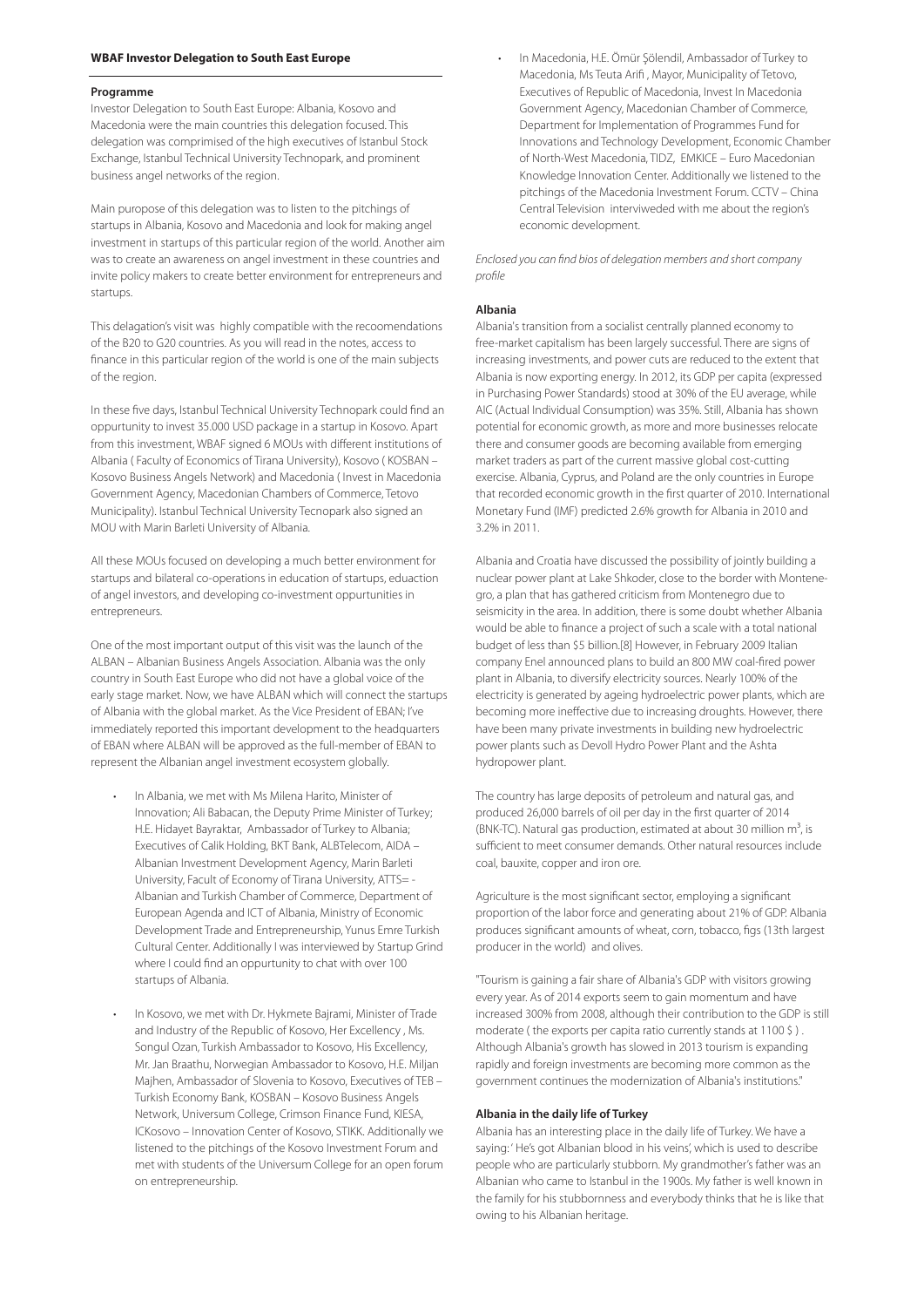Why do Turks have a saying like that for Albanians? I don't have a definitive explanation for this, but l think it may be related to Skanderbeg (Iskender Bey), who lived in the 1400s and was the first person in the Balkans who rose up against the Ottoman Empire. He was trained at Topkapi Palace and lived in Istanbul. After he returned to Albania, he organized rebellions against the Ottoman Empire and didn't give up, even when the Ottoman Empire insisted on changing his idea.

In Istanbul we have a particular type of stone used for paving sidewalks: Albanian Stone (Arnavut Kaldırımı). I saw the same kind of stone in Stockholm, but the Swedes may or may not refer to it in the same way. There is even a district in Istanbul called Arnavutköy (Albanian Village). The composer of the national anthem of Turkey, Mehmet Akif Ersoy, was an Albanian who emigrated to Istanbul. It was a great honour in 2001 for me to buy and refurbish the apartment where he had lived in Beyoglu, in the downtown area of Istanbul. For many years the headquarters of Deulcom International, my own company, was in this building, next to the Galatasaray Sports Club headquarters and across from Vakko, a famous Turkish textile and fashion brand on Istiklal Street. So it was a privilege for me as well as for Deulcom International students and employees to listen to our national anthem in the very building where it was composed.

#### **Tirana**

Tirana is Albania's heart of economy. It is Albania's major industrial and financial centre. Since the 1920s, it has experienced rapid growth and established many industries for agricultural products and machinery, textiles, pharmaceuticals, metal products, and services.

Tirana began to develop at the beginning of the 16th century, when a bazaar was established, and its craftsmen manufactured silk and cotton fabrics, leather, ceramics and iron, silver, and gold artifacts. Sited in a fertile plain, the Tirana area exported 2,600 barrels of olive oil and 14,000 packages of tobacco to Venice by 1769. In 1901, it had 140,000 olive trees, 400 oil mills, and 700 shops. Tirana is known for its native wealthy families. TID tower, an 85 meters business tower is being constructed in the city. Tirana has malls, such as City Park at 3 km2 (1 sq mi), QTU, Casa Italia, and Tirana East Gate.

#### **AIDA – Albanian Investment Development Agency**

The Albanian Investment Development Agency (AIDA) was founded and operates on the basis of Law no. 10303 dated 15 July 2010 "On the creation and organization of Albanian Investment Development Agency." Aidas main objectives are attracting foreign investment, increase the competitiveness of the Albanian economy through the support for small and medium sized enterprises, as well as innovation.

The direct contribution of Aida in economic development is evidenced through:

- Facilitation and support of direct investments in Albania;
- Increase the competitiveness and innovation capacity of Small and Medium Enterprises (SMEs);
- Encouragement and support to exports of goods and services;

AIDA offers to foreign and domestic investors, comprehensive support for their investment projects. Its qualified staff assists not only with market analysis, potential sectors for investment, but also with advice on finding suitable properties and locations (greenfield and brownfield), as well as helping to identify new and existing projects to collaborate. AIDA also provides aftercare services aiming to meet successfully the demands of foreign investors after the successful completion of projects.

www.iada.gov.al

#### **Marin Barleti University**

Marin Barleti University or UMB (Albanian: Universiteti Marin Barleti) is a private institution of higher education in Albania named after the 15th-century historian/humanist, Marin Barleti, author of the historic account on the Skanderbeg epics. The university was established in 2005 by Marin Barleti Ltd, which is part of DUDAJ Group.

Its campus is in Tirana National Park and has facilities such as a sports yard and cafeteria which provide for the student's social lives.

The university offers majors and minors in fields such as information technologies, business law, marketing, international business, international relations, management, public administration, English, and social psychology. It provides library and computing and networking resources, and major campus buildings are wired to the university network.

As part of the Dudaj Group, MBU offers students the opportunity to practice their knowledge through internships or summer jobs at business activities of the group. MBU provides financial aid schemes to admitted students which can be merit based scholarships, employment schemes and awards.

www.umb.edu.al

#### **BKT**

The first branch of Banka Kombëtare Tregtare was established in Durrës on 29 November 1925.[citation needed] As a matter of fact, the building of its branch, the Durrës Branch, actually represents the oldest Albanian financial institution in the country.[citation needed] On the other hand, Shkodra and Vlora Branches were established on 1 and 15 November 1926 respectively. Before the bank was called the "Banka Kombëtare Tregtare", however, two other banks were created first.

Due to the sub-divisions of the activities of the State Bank of Albania, two institutions were established in 1991 and 1992 respectively. First, the Albanian Commercial Bank was established to manage the foreign trade operations of the state-owned entities with former socialist countries. The next year, The National Bank of Albania was founded to manage the domestic trading activity of the State-owned entities. Nevertheless, both establishments merged in January 1993 and Banka Kombëtare Tregtare was officially established.[citation needed] Consequently, the assets and liabilities from the activities of these two entities were immediately transferred to the accounts of the newly founded bank.

In July 1997, Banka Kombëtare Tregtare was established as a Joint Stock Company with assets reaching 2.7 billion

www.bkt.com.al

#### **ALBtelecom**

Albtelecom SH. a. (a shortening of Albanian Telecom) was founded on 5 February 1992 as Albania's state telecommunications company, having previously existed as a government office tracing its history back to 1912. It is the largest fixed line telephone company in the country, currently covering around 10 per cent of Albania's 3.2 million population. It was privatized on 1 October 2007 (following a privatization process starting in 2000), with 76% of its shares sold by the Albanian government to a consortium of two Turkish companies, Çalık Holding and Türk Telekom, with Calik taking 80% of the consortium's stake.

In May 1996 Albtelecom created Albanian Mobile Communications (AMC) and in March 2008 created another mobile telephony company called Eagle Mobile, which gained a 13% market share within a year, with 385,000 subscribers.

www.albtelecom.al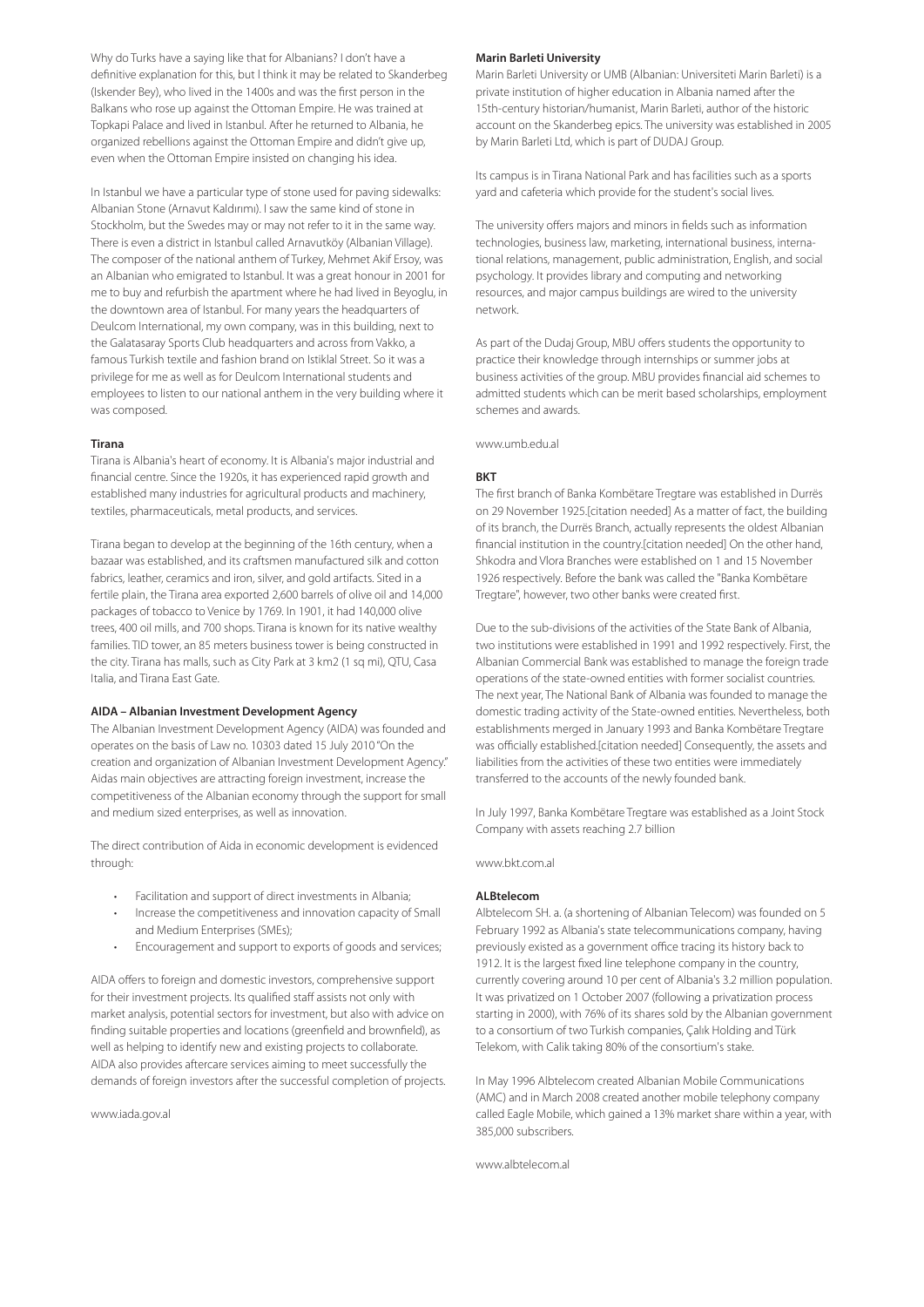#### **Çalık Holding**

Headquarters: Istanbul, Turkey; Revenue: Increase US\$2.8bn; Total assets: Increase US\$8bn; Number of employees: 20,000

Çalık Holding AŞ is a Turkish conglomerate based in Istanbul, active in the sectors of textiles, energy, construction, finance, logistics and media. Through its ventures in and outside of Turkey, Çalık employs around 20,000 people (December 2008).

Çalık Holding, operating in a region extending from Central Asia to North Africa and from Middle East to the Balkans, has approximately 2.8 billion USD annual turnover. The Group's consolidated assets are worth approximately 8 billion USD and is currently working on 20 Billion USD worth project portfolio. The leading companies of the group are GAP Güneydoğu Tekstil, Çalık Enerji, Eagle Mobile, Albtelecom, Banka Kombetare Tregtare, GAP İnşaat, Aktif Yatırım Bankası and GAP Pazarlama. www.calik.com

#### **Startup Grind**

Startup Grind is a Silicon Valley-based organization that educates and mentors entrepreneurs through monthly business events and speaking series in cities across the globe. Their events have featured speakers including Clayton Christensen (The Innovator's Dilemma), Ben Silbermann (Pinterest), Vinod Khosla (Sun Microsystems), Jessica Livingston (Y Combinator), and Reid Hoffman (LinkedIn). The program is powered by Google for Entrepreneurs. Startup Grind has a presence in 170 cities and sixty countries.

www.startupgrind.com

#### **Faculty of Economics of University of Tirana**

The University of Tirana (UT) (Albanian: Universiteti i Tiranës) is a public university located in Tirana, Albania. UT was founded in 1957 as the State University of Tirana (Universiteti Shtetëror i Tiranës) through the merging of five existing institutes of higher education, the most important of which was the Institute of Sciences, founded in 1947. Between April 13, 1985 and 1992 (during the communist regime), UT was called the Enver Hoxha University of Tirana (Universiteti i Tiranës "Enver Hoxha").

UT is the largest and highest ranking university in Albania. It includes eight colleges, 50 academic departments, and 41 study programs or majors. Most programs are offered in Tirana; a few smaller affiliated campuses are located in other Albanian cities, including Saranda in the south and Kukës in the north.

UT offers three-year Bachelor, one- or two-year Master, and three- to five-year doctorate degree programs, in accordance with the Bologna system.

More than 114,000 students attend UT. UT employs more than 900 faculty members.

The current campus is urban and decentralized. A new large and centralized campus has been planned in the southeast periphery of Tirana. Students dorms are grouped in a separate location called Student City (Qyteti Studenti) in southeast Tirana.

UT is the biggest college in Albania and the Balkans, and among the biggest in Europe with 35 000 students. In 2013 the college accepted 95 new Ph.D. students. These are students in possession of bachelor's degrees.

www.unitir.edu.al

#### **Yunus Emre Turkish Cultural Center**

In addition to the educational and training activities its conducts in its centers abroad, the Yunus Emre Institute also organizes cultural and artistic activities, and supports scientific studies.

The Yunus Emre Institute began its activities in 2009, and currently has more than 30 centers in foreign countries. In addition to providing education on the Turkish language, these centers also organize seminars, symposium, conferences and panels, and serve as places of gathering for prominent figures in arts and culture and for those who are interested in arts.

Cultural Centers of Yunus Emre in the world: Afghanistan – Kabul; Germany – Berlin; Germany – Koln; Albania – Shkoder; Albania – Tirana; Austria – Vienne; Azerbaijan - Baku ; Belgium – Brussels; Bosnia-Herzegovina – Mostar; Bosnia-Herzegovina – Foynitsa; Bosnia-Herzegovina – Sarajevo; Algeria – Algiers; Morocco – Rabat; France – Paris; South Africa – Johannesburg; Georgia – Tbilisi; Netherlands – Amsterdam; United Kingdom – London; Iran – Tehran; Italy – Rome; Japan – Tokyo; Montenegro – Podgorica; Kazakhstan – Astana; Kosovo – Prizren; Kosovo – Pec; Kosovo – Pristina; Lebanon – Beirut; Hungary – Budapest; Macedonia – Skopje; Egypt – Alexandria; Egypt – Cairo; Poland – Warsaw; Romania – Constanta; Romania – Bucharest; Russian Federation – Kazan; Jordan – Amman.

www.yee.org.tr

#### **DAY1:**

#### **07.25am – 08.25am:**

Flying from Istanbul to Tirana

#### **08.25am – 09.30am:**

Baggage – passport – transfer and arrving at the Sheraton We met all together at the CIP Lounge of the Turkish Aitlines at the Atatürk International Airporrt around 6:30am. After a little chat and enjoyed the delicious hot-cheese-sandwiches, we took the 7:25 flight. After a 1,5 hours flight we landed Tirana airport. This was my third time in Tirana but it was the first time for all other delegates. Our shuttle-bus was waiting for us at the airport and we were at the Sheraton Hotel at around 9:30am after an half-hour drive.

#### **10am – 11.30am:**

Welcome Breakfast at the Sheraton – hosted by BKT and participation of Mr Seyhan Pencaplıgil, CEO, BKT Bank , Mr Erkan Tabak, CEO, ALBTelecom, Ms Manjola Gjoni, Executive Director, AIDA – Albanian Investment Development Agency

We had made our reservations at the Sheraton in Tirana where we were welcomed by Adrian ….., Director of the Communications Department of BKT. After leaving our baggages to our rooms, we were at the welcome-breakfast host of the BKT Bank with the participation of Mr Seyhan Pencapligil, CEO of BKT Bank, Mr Erkan Tabak, CEO of ALBTelecom and Ms Manjola Gjoni, Executive Director, AIDA – Albanian Investment Development Agency. It was a very beneficial meeting where we could find an oppurtunity to debate about the possible co-operations with Albanian Investment Development Agency.

#### **1pm – 1.15pm:**

Meeting with Deputy Prime Minister of Turkey of Ali Babacan Deputy Prime Minister of Turkey with the introduction of H.E. Hidayet Bayraktar, Ambassador of Turkey to Albania

After the breakfast, we met with H.E. Hidayet Bayraktar, Ambassador of Turkey to Albania at the lobby of the hotel. Coincidently, Mr Ali Babacan, Deputy Prime Minister of Turkey was also in the hotel to attend the South East Europe Economic Forum. Because he was the first-man who believed in the angel investment system's benefits for Turkish economy and who supported the angel investment law as the first-hand, then it was a very good coincidence to have a short meeting with him as the angel investment delegation of Turkey

#### **1.15pm – 2pm:**

Lunch – hosted by Marin Barleti University with the participation of Prof Marenglen Spiro, Rector, Marin Barleti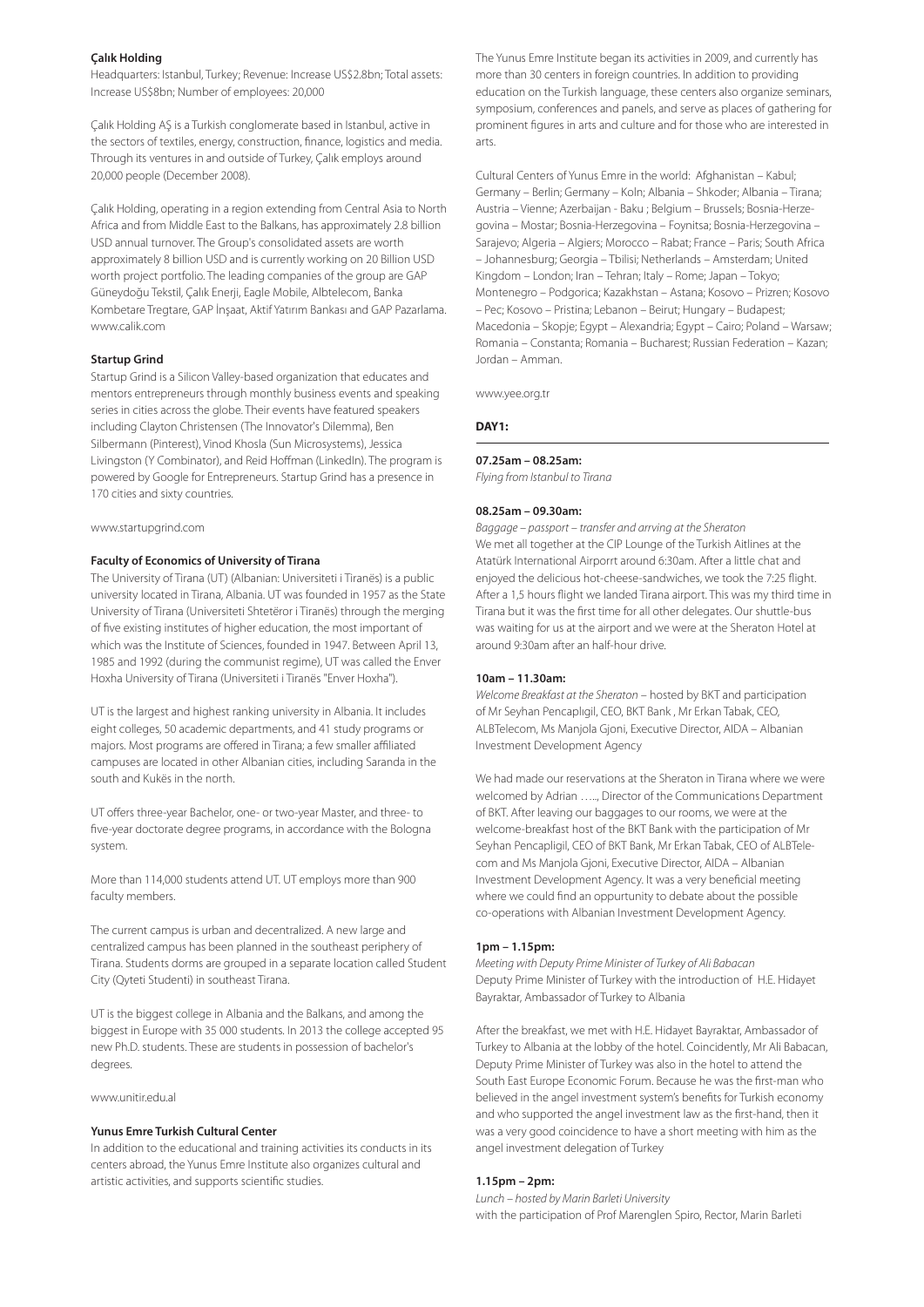#### University & Faculty Members

Rector of the Marin Barleti University hosted our delegation at the lunch with the participation of Dean and faculty members. At the end of this lunch, we could find an oppurtunity to learn about the activities of the university. One of the main social responsibility project of the university is Adriapol Forum which aims to foster the innovation ecosystem of Albania. Esmeralda, the director of the forum, organised some parts of our delegation's programme and she was in Italy sos he couldnt participate ud. But Albina also made a great job and made our visit to Albania a great sucesss in co-operation with Adrian of BKT Bank.

#### **2.30pm – 3 .30pm:**

Panel Discussion: Entrepreneurship & Angel Investment

At the Marin Barleti UniversitywWith the moderation of Dean of the Faculty of Economics, moderated the session and with the participation of Students and Faculty Members of the Marin Barleti University

It was a very beneficial panel where we could find an oppurtunity to communicate with the young generation of Albania and convey them the main principles of entrepreneurship and angel investment. The main subjects we discussed in this panel were:

- Investing in the Right Team or Invested by the Right Team
- Raising Investment or Raising İnvestor
- Investing in the Entrepreneurial Idea or Investing in the Entrepreneur

#### **4pm – 4.30pm:**

Visiting Headqurters of ALBTelecom

After the panel discussion we moved to the headquarters of ALBTelecom. We could find an oppurtunity to visit the premises of the most important telecom country of the country.

#### **5.30pm – 8pm:**

Startup Grind with Baybars Altuntas

As the guest of Endri Mataj, Host of the Startup Grind Tirana and with the participation of Over 100 startups an Erton Graceni, Advisor, Prime Minister's Office and Vilma Tomço, Director, Department of European Agenda and ICT

Endri Mataj invited me fort his particular event of the Albanian entrepreneurship ecosystem. It was a wonderful oppurtunity for me tos hare my zipped-know-how in an hour with the wannapreneurs, entrepreneurs, policy makers, academicians and social entrepreneurs. There was a nice reception before the event where all our delegation members could network with over 100 participants of the event. Some of the participants of this event were my readers I met with them in the book-signing day in the TInternational Books Fair last year in Tirana. So, it became a very n,ce re-freshment with my readers and followers in Albania. As you know, my book's Albanian translation was a best-seller last year in Albania.

#### Here you can watch this interview.

Before I come to Tirana, I was interviewed by Business Albania and I was on the cover of the May Issue. Editor-in-chief of this important magazine was also one of the participants of this event. Endri made a super promotion of this event in Albania and the global Startup Grind community.

Here you can enjoy my interview for the Business Albania

#### **8.30pm – 11pm:**

Dinner at Sofra e Ariut – hosted by BKT

After the Startup Grind event, we moved back to the hotel and then we moved to Sofra e Ariut, an excellent restaurant with an excellent garden where you could smell incredible flowers of trees in the spring. Delicious

food, nice live music, authentic atmosphere, excellent service and enjoyable talks with friends.

We left the restaurant around at 11pm because it was a really full day from morning until this moment. We had to g oto bed as poosible as early so we could follow the next day's heavy programme.

#### **DAY2**

#### **8am-9.30am:**

Breakfast Debate at the Sheraton Hotel – hosted by BKT & MOU

#### Ceremony

With MOU Ceremony between Marin Barleti University & Technopark of Istanbul Technical University – signed by Prof Marenglen Spiro, Rector, Marin Barleti University & Kenan Çolpan, CEO, Technopark of Istanbul Technical University.

#### **10am – 11am:**

Visit to the Turkish Embassy

After the lunch, it was time to head up the Turkish Embassy as the invitee of H.E. Hidayet Bayraktar, Ambassador of Turkey to Albania. It was a very beneficial meeting with the H.E. Ambassador and his team.

We had to leave the Embassy at 10.45am because we had the press-conference with the Minister of Innovation scheduled for 11am at the Ministry of Innovation. But a surprise was waiting for us on our way to the ministry.

#### **11am – 12pm :**

Press Meeting Ms Milena Harito, with the Innovation Minister with the participation of the innovation team of the ministry and journalists

After our levaing the Turkish Embassy, police stooped our car while going ahead to the main road. First time in the history of Albania, a Serbian Prime Minister was visiting Albania and all roads were closed. So, we had to waith for more than 1 hour for raods to be opened to the traffic.

Fortunately we had Alejtin Berisha, President of KOSBAN who could speak in Albanian with the police chef that this delegation had to be at the innovation ministry at 11am to meet with the Innovation Minister. After loosing a 15 minutes, then were allowed to drive on the main road where our shuttle was the only vehicle.

We were at the innovation ministry 15 minutes late as a result of this unexpected occasion but it was nice to witness such kind of an historical moments of Albania and Serbia.

In the press meeting with the Ms Minister of Innovation, I highlighted the importance of Access to finance in the process of turning invention to innovation and the aims of this delegation from Turkey in the acceleration process of this transition.

#### **12pm-12.30pm:**

Visit to newly-established TI – HUB : Tirana Innovation Hub guided by Ms Vilma Tomço, Director, Department of European Agenda and ICT

After the press-meeting, we moved to the newly-establishing innovation hub center of the ministry – which was in the next bulilding.

#### **12pm – 1.30pm**

Lunch at Sky Tower – hosted by BKT With participation of Faculty Members of the Archtiecture, Building & Urbanism of the Marin Barleti University

It was a very nice lunch with the participation of the Faculty members of the Archtiecture, Building & Urbanism of the Marin Barleti University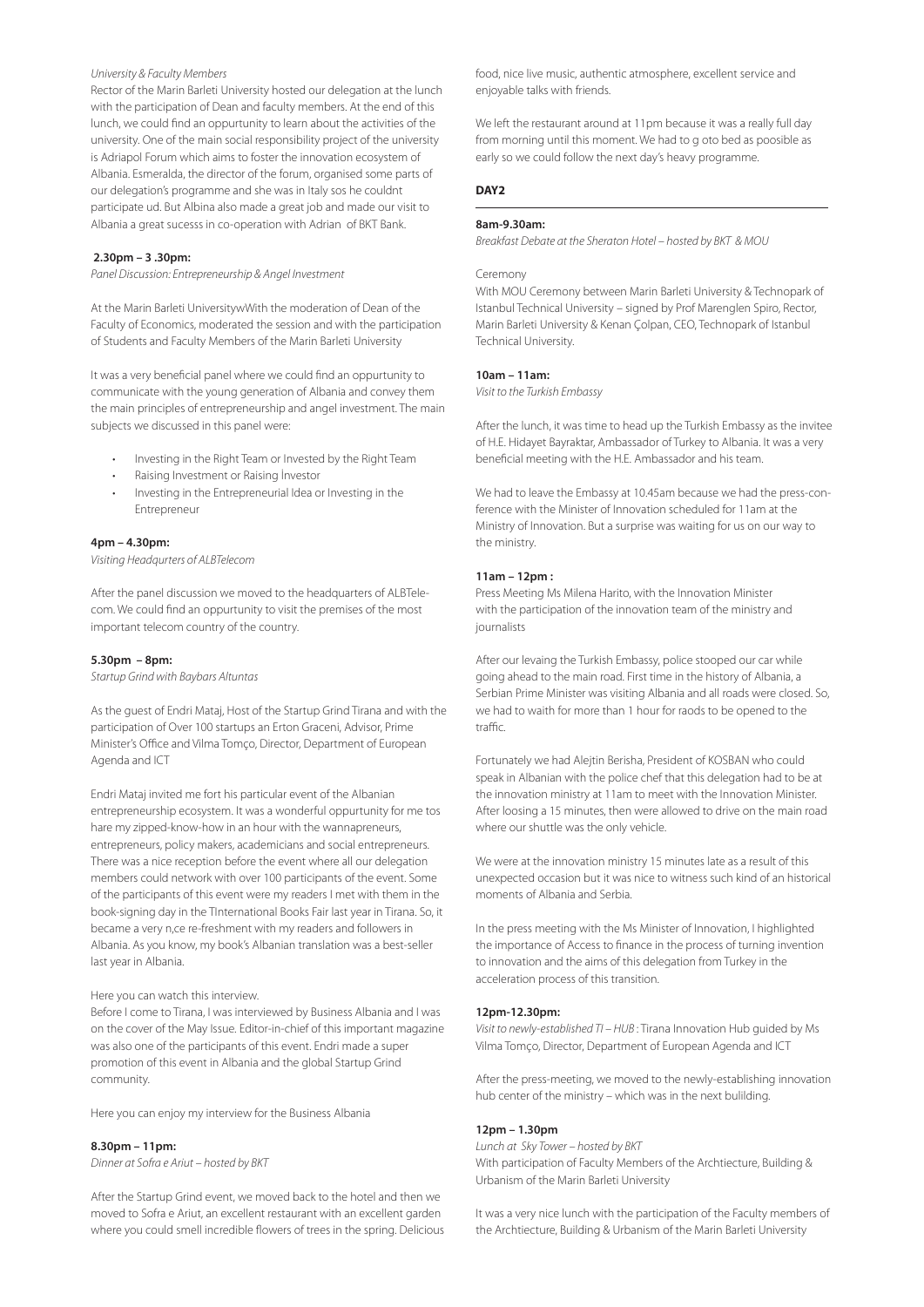where we were presented an interesting project for developing mini-hub centers in whole country. Architecture department of the university is very active in developing new projects for the development of the Albanian economy.

#### **1.30pm – 2.30pm:**

Meeting with ATTSO – Albanian and Turkish Chamber of Commerce & Industry

with the participation of Altin Furtuna, Secretary General, ATTSO – Albanian and Turkish Chamber of Commerce & Industry and Ms Evisi Kopliku, Economic Advisor, Ministry of Economic Development Trade and Entrepreneurship

This was one of the most fruitful meetings of this trip. Mr Altin Furtuna commited to set up the angel investment network for startups by inviting all relative investors in this system. At the end of this meeting, we celebrated the launch of ALBAN – Albanian Business Angels Association that will act as the global voice of the early stage investment market of Albania. I think this is a great development for easing Access to finance for startups and entrepreneurs not jus in Albania but fort he whole Western Balkans. I commited to ALBAN to transfer know-how of WBAF and sign an MOU in September after the press-statement about the launch of ALBAN. I also commited to support this new entity of the Albanian Economy as the Vice President of EBAN – which means ALBAN will be a connection point of the Albanian entrepreneurs with the European angel investment ecosystem.

#### **2.30pm – 3.30pm:**

Round Table with Faculty of Economics of Tirana University

With the participation of Prof Sulo Haderi, Dean, Faculty of Economics of University of Tirana, Vice Deans and Faculty Members

After our meeting at the ATTSO, we moved to our next meeting – which was a round table with the faculty members of the Tirana University's Economy Faculty. Prof Haderi, Dean of the Faculty introduced his team of professors in the meeting and we coıld find an oppurtunity to understand the basic principles of the faculty. This faculty is accepting the best students of Albania like the Medical Faculty of Tirana University. We enjoyed the debate with Mr Dean and his faculty members. Mr Dean showed his close friendhip by goodbying us by coming to the front door of the university. Such kind of small interests shown to the guests are very important for Turkish people, so he catched up us from our hearthJ We are now developing a very good MOU to sign with the Faculty of Economics and I am personally following this issue.

#### **3.30pm – 4pm:**

Visit to Yunus Emre Turkish Cultural Center

Welcomed by Mr Tayfun Kalkan, Director, Yunus Emre Turkish Cultural Center

Visiting Yunus Emre Turkish Cultural Center was not in our agenda. But after leaving the Faculty of Economics, just across the Street we saw the Turkish flag and tried to understand the natüre of the institution. It was Yunus Emre Turkish Cultural Center which was acting like a Cultural Embassy of the Turkish Cultural in more than 40 countries. It is a structure run by the Prime Ministry of Turkey and a similar aims and mission with Goethe Institute of Germany.

We moved into the center without any appointment just to discover what the center is something like. As soon as we came in, the very symphatetic director of the center welcomed us and took us to the Turkish resting area in the second floor where we could drink our Turkish tea.

If you want to learn Turkish free of charge, then the adress Yunus Emre Centers. Then we moved back to the hotel for a re-freshment session.

#### **8.30pm – 10pm:**

Gala Dinner & Awards Ceremony – Sheraton Hotel – hosted by BKT

With participation of Ms Milena Harito, Minister of Innovation of Albania, H.E. Hidayet Bayraktar, Ambassador of Turkey to Albania, Mr Mehmet Usta, Chairman of the Board of Çalık Holding, Mr Seyhan Pencaplıgil, CEO, BKT Bank and over 50 distinguished guests.

BKT Bank hosted a very distinguished gala dinner for WBAF delegation which was honoured by Ms Milena Harito, Minister of Innovation of Albania, H.E. Hidayet Bayraktar, Ambassador of Turkey to Albania, Mr Mehmet Usta, Chairman of the Board of Çalık Holding, Mr Seyhan Pencaplıgil, CEO, BKT Bank.

In the dinner, I presented the WBAF Excellence Award to Ahmet Calik, Founder of the Calik Holding for a special recognition of his contributions to the development of the entrepreneurial ecosystems not just in Turkey but in the region. Mr Mehmet Usta accepted this special award on behalf of Mr Ahmet Calik.

Dinner hosted more than 50 distinguished guests and WBAF delegation members could find a very good oppurtunity with the high-level executives of the Albanian business world. It was a wonderful gala dinner thanks to the excellent hosting of BKT Bank.

The next morning at exectly 5.45am all WBAF delegates were ready in the shuttle bus to move to Piristhina of Kosovo.

#### **Acknowledgements:**

Thanks to the great hosting of BKT Bank, thanks to the great work of Adrianç of BKT Bank, Esmeralda and Albin of Adriapol Forum, thanks to warm welcome of H.E. Ambassador of Turkey to Albania, Albania part was a great sucess for WBAF delegation.

#### **Media Coverage:**

#### **Kosovo**

Kosovo was the poorest part of the former Socialist Federal Republic of Yugoslavia (SFRY), and in the 1990s its economy suffered from the combined results of political upheaval, the Yugoslav wars, Serbian dismissal of Kosovo employees, and international sanctions on Serbia, of which it was then part. After 1999, it had an economic boom as a result of post-war reconstruction and foreign assistance. In the period from 2003 to 2011, despite declining foreign assistance, growth of GDP averaged over 5% a year. This was despite the global financial crisis of 2009 and the subsequent Eurozone crisis. Inflation was low. Most economic development since 1999 has taken place in the trade, retail and construction sectors. The private sector which has emerged since 1999 is mainly small-scale. The industrial sector remains weak. The economy, and its sources of growth, are therefore geared far more to demand than production, as shown by the current account, which was in 2011 in deficit by about 20% of GDP. Consequently, Kosovo is highly dependent on remittances from the diaspora (the majority of these from Germany and Switzerland), FDI (of which a high proportion also comes from the diaspora), and other capital inflows.

In 2009 the industry sector accounted for 22.60 of GDP and a general workforce of 800,000 employees. It's in the 150th place compared to the rest of the world. There are numerous reasons for this kind of stagnation, ranging from consecutive occupations, political turmoil and the recent war in Kosovo (1999). The electricity sector of Kosovo relies on coal-fired power plants (97%) and is considered one of the sectors with the greatest potential for development. The inherited issues after the war in Kosovo and the transition period have had an immense effect on the progress of this sector. Regulation of activities in the energy sector in Kosovo is the responsibility of the Energy Regulatory Office (ZRrE). An additional factor in the energy sector in Kosovo is the Ministry of Economic Development (MZHE), which has the responsibility for dealing with issues that have to do with energy. MZHE prepares legislation and drafts strategies and projects. Kosovo has large reserves of lead, zinc,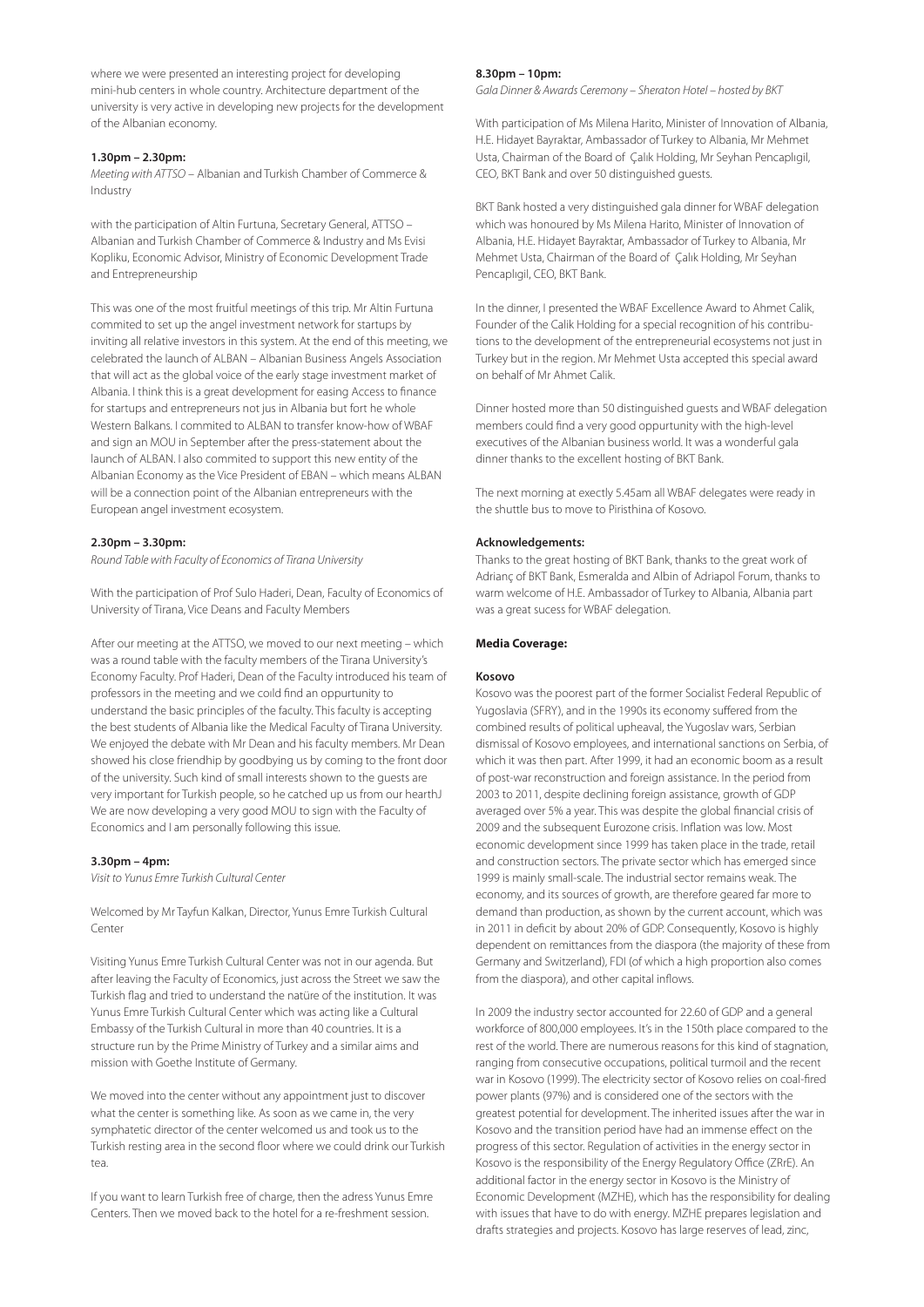silver, nickel, cobalt, copper, iron and bauxite. There is also believed to be around 14,000 billion tonnes of lignite. In 2005 the Directorate for Mines and Minerals and the World Bank estimated that Kosovo had €13.5 billion worth of minerals.

#### **Pristhina**

The number of registered businesses in Pristhina is currently at 8,725, with a total of 75,089 employees.The exact number of businesses is unknown because not all are registered. Since independence, the Mayor of Pristina, Isa Mustafa, has built many new roads in Pristina. Also he has plans to construct a ring road around the city. The national government is taking part in modernising the roadways as well, building motorways to Ferizaj and other cities. An Albanian millionaire in Croatia is building the largest building in the Balkans with a projected height of up to 262 metres (860 ft.) and capacity to hold 20,000 people. The cost for this is 400 million Euros. The Lakriste area is designated by the Municipality as a high-rise area with many building complexes. The buildings such as ENK, World Trade Centre, Hysi and AXIS towers are being constructed in an area which previously served as an industrial zone.

Turkey's Limak Holding and the French firm Aéroport de Lyon won the concession tender for the Pristina International Airport. Two companies pledged investment of 140 million euros by 2012.

Way before its declaration of independence in 2008, Kosovo and in particular its capital Pristina have been a big commerce center in the Balkans with a GDP of 4.0% in 2009. Pristina has a variety of commercial centers. The best-known commercial centres include Albi Mall, Migros, ELKOS – ETC, Viva Fresh Store, Maxi and Grandstore. Kosovo's economic activities are being supervised and supported by local and international chambers of commerce.

#### **Innovation Centre Kosovo (ICK)**

Innovation Centre Kosovo (ICK) is a center whose aim is to connect the research and development component of scientific fields with the business sector, focusing on creating new job opportunities oriented towards the future, based on knowledge and new technology.

ICK was founded to support entrepreneurship, innovation and commercially-based business development, with a focus on information and communication technology. The centre supports both start-ups and existing companies with the potential for growth.

ICK will both create new jobs through the businesses that supports and train young people for jobs in the broader marketplace. ICK will be a hub for connecting new ideas and technology with human and financial resources to create or expand commercially viable companies that can successfully fill the needs in the market, generating sales, trade, local productive capacity and skilled employment. It offers incubator services, mentoring, consulting and training to entrepreneurs and managers in business planning, accounting, finance, product/service development, marketing/ sales, human resources, technology development and transfer and matchmaking with local, regional and international businesses.

Athene Prosjektledelse, Norway and the Kosovo Association of Information and Communication Technology (STIKK), Kosovo are the founders of ICK, and Crimson Kosovo is the main cooperating partner. ICK is funded by The Norwegian Ministry of Foreign Affairs.

#### Management Team

- Uranik Begu, Executive Director
- Shpend Lila, Training & Event Manager
- Safet Rama, Incubator Manager
- Gemza Burgija, Intern

#### Board Members

- Astrid Green, Chairman of the Board
- Michael Gold, Board Member
- Vjollca Çavolli, Board Member
- Driton Hapçiu, Board Member

To learn about personal backgrounds, visit http://ickosovo.com/about/ and click on the names.

http://ickosovo.com

#### **STIKK – The Kosovo ICT Association**

STIKK, The Kosovo ICT Association, was established in 2008 by the six founding member companies and supported by the Norwegian Ministry of Foreign Affairs, Crimson Capital and IKT Norge, with the aim of acting as a collective voice of the ICT sector. During the first five years of its operations STIKK was able to achieve numerous successes and become one of the leading drivers of the ICT industry and ICT community in Kosovo. Striving towards the development of the ICT industry, STIKK implemented numerous projects aimed to promote the ICT sector of Kosovo, improve its regulatory framework, implement research and industry specific analysis, and facilitate professional development of sector's constituents. STIKK currently accounts for 125+ members, which represents 90% of the whole ICT market of Kosovo. STIKK is dedicated to contributing to the long-term-growth of the information and communications technology industry in Kosovo and is committed to improving the business environment for ICT, as well as to promoting the contribution of the information and communications technology to economic growth and social progress in Kosovo. STIKK seeks to participate in the development and implementation of policies by helping the government and institutions of Kosovo to understand current and future technology trends, and how technology can contribute to the economic growth of the country.

Who's who in STIKK

- Vjollca Çavolli, Executive Director
- Njomza Uka, Project Manager
- Bardh Kadiu, Program Coordinator
- Mjellma Alijaj, Project Manager
- Vesa Batalli, Project Manager
- Fatmire Asllani, Finance Manager • Lorik Mullaademi, Project Asistant

http://www.stikk-ks.org/

#### **KosICT**

KosICT is a regional conference in information and communications technology, which each year intends to cover the global trending topics of ICT by gathering international, regional and local speakers. This year, KosICT '14 is bigger and it includes 2 parallel sessions, 8+ speakers, 8+ panelists and 4+ developer sessions. Additionally, KosICT '14 features the #PrishtinaFTW event and a trilateral business-to-business meeting with more than 10 companies from Norway and Germany.

#### **The topics this year included:**

Digital Transformation, Open Innovation and Entrepreneurship, the Future of Nearshoring and Crowdsourcing & Crowdfunding Here is the clip of KOSICT2014

#### **KOSBAN**

KOSBAN is Kosovo's Business Angel Network to support start-ups and the global voice of Kosovo entrepreneurs. KOSBAN has three main goals: investing in start-ups, training entrepreneurs, and training business angels. It is an initiative of Alejtin Berisha in cooperation with a group of angel investors. KOSBAN was a partner of KosICT2014.

www.kosban.org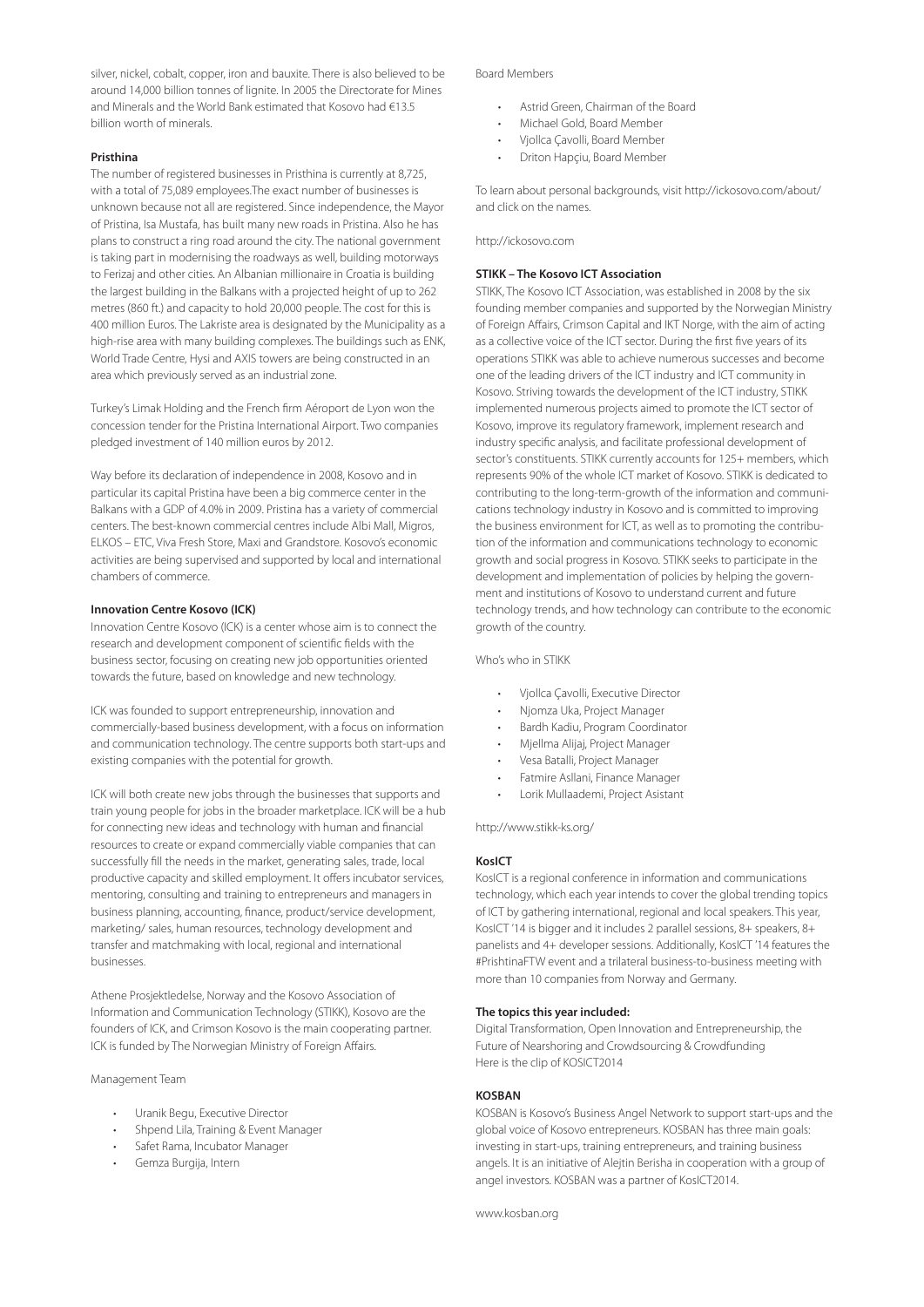#### **TEB Kosovo**

TEB Sh.A has been providing innovative and practical financial products and services since it entered the Kosovo market in 2008. We have already established a sound reputation for trust, leadership and innovation. Today, we are one of the country's leading banks. But our ambition is much greater: we aim and are confidently on our way to being the best bank in Kosova.

As a prominent member of the TEB Group, formed through a joint venture between one of the world's strongest financial institutions, BNP Paribas, and one of the most reputable banks in Turkey, Turk Ekonomi Bankasi (TEB), we are equipped with a global banking experience which enables us to generate the best outcomes for our clients. This enables us to develop and introduce financial solutions that serve to the best interest of clients based on responsible banking. We offer a wide range of corporate, commercial, trade finance, SME and individual banking products and services.

TEB is distinguished through its top-quality service and customer-centric approach, driven by a dynamic business model and advanced technological infrastructure. Our preferred position in many segments is also due to our ability to adapt rapidly to the local banking requirements. One example is Starcard, the first instalment based credit card in Kosovo. It has changed spending behaviors of individual customers in the consumer market.

Moreover, we have launched some of the most advanced and unique products in the Kosovo market, including secure e-banking; advanced and fastest payment systems; innovative loans and deposits products. Customers are served through an effective branch network, including dedicated business-client centers, and through a comprehensive range of delivery channels, including retail and corporate e-banking, call centers, ATMs and close to 3,000 POSs.

Our dynamic and customer-centric approach requires us to be committed to excellence, to be expert at what we do and to be loyal to our well-defined corporate values. We, as the preferred bankers of Kosovo, are also fully aware that we have to act responsibly in both society and on the environment. www.teb-kos.com

#### **DAY3:**

#### **05.45am – 11.15am:**

Moving from Tirana and arriving at the ICK – Innovation Center On the road - meeting with Turkish Air Force's EOD - Explosive Ordnance

#### **Disposal Team**

We moved at 5.45am from Tirana to the ICK Innovation Center. Our original programme was to arrive at the Emaralda Hotel first and make a breakfast debate with KOSBAN members then to move to ICK but we had to change our programme because there was a protest on the road and traffic was closed approximately 2 hours. So, we changed our programme and headed up the ICK Innovation Center directly instead of losing time at the hotel. When the traffic stopped, it became a great oppurtunity for us to debate with Turkish Air Force's EOD - Explosive Ordnance Disposal Team. We learnt from them that any Turkish delegation coming to Kosovo also visits the Turkish Air Force in Pristhina and which we will put to our agenda next time.

We were at the ICK Innovation Center at exactly 11.15am and the programme immediately started.

#### **11.15am - 11.30am:**

#### Opening the Conference

Welcoming by Michael Gold, KOSBAN & Crimson Finance Fund & Alejtin Berisha, KOSBAN & Universum College follwed by the Opening Remarks of Her Excellency, Ms. Songul Ozan, Turkish Ambassador to Kosovo and His Excellency, Mr. Jan Braathu, Norwegian Ambassador to Kosovo

#### **11.30am – 11.35am**

Signing of the MoU between KOSBAN and WBAF Honoured by Dr. Hykmete Bajrami, Minister of Trade and Industry of the Republic of Kosovo and Her Excellency, Ms. Songul Ozan, Turkish Ambassador to Kosovo

We signed an MOU between KOSBAN and WBAF which describes the cooperations between two institutes. Dr. Hykmete Bajrami, Minister of Trade and Industry of the Republic of Kosovo and Her Excellency, Ms. Songul Ozan, Turkish Ambassador to Kosovo honoured the signing ceremony by their presences at the table together with WBAF President & KOSBAN President.

#### **11.30am - 11:45am**

Keynote Speach: MTI activities supporting entrepreneurship in Kosovo By Dr. Hykmete Bajrami, Minister of Trade and Industry of the Republic of Kosovo

#### **11.45am - 12.00pm**

Key Note Speach: How can Kosovo improve its entrepreneurship ecosystem and Angel investments – examples from Turkey and the world By Baybars Altuntas, President of Turkish Business Angels Association and President of WBAF

#### **12.00pm – 12.10pm**

Key Note Speach: The Reasons to Invest in Entrepreneurs and Businesses in Kosovo By Besian Mustafa, Director of KIESA

#### **12.10pm – 12.20pm**

Key Note Speach: ICT innovation in Kosovo By Shkumbin Brestovci, Chairman of the Board, STIKK

#### **12.20pm – 1pm**

Panel discussion: How to Foster Kosovo – Turkey Entrepreneurship and Angel Investment Collaboration

#### **1.15pm – 3pm:**

Lunch – hosted by KOSBAN With participation of Tamer Topaloğlu, Commercial Counsellor, Turkish Embassy and KOSBAN Members and ICK Kosovo Executives

After the MOU Signing Cereony, key-note speeches and the panel discussion, we moved to the restaurant for lunch. It was at the walking distance from ICK Innovation Center and we had a nice lunch debate with the With participation of Tamer Topaloğlu, Commercial Counsellor, Turkish Embassy and KOSBAN Members and ICK Kosovo Executives.

#### **3pm – 4pm:**

Open Forum: What is Entrepreneurship, Innovation and Angel Investments with Universum College Students at Universum College

After the lunch we moved to Universum College for Open Forum on entrepreneurship, innovation and angel Investment. Answer Here we could find an oppurtunity to answer the quetions of the young generation of Kosovo.

After the forum, it was surprise time! We celebrated the birthday of Alejtin Berisha with a very nice cake. It was his 18th birthday so there was not so many candles on the cakeJ

#### **4.30pm – 6pm:**

Kosovo Investment Forum: Pitching Session of 5 Startups from Kosovo With an opening speech of Uranik Begu, Director of Innovation Center

#### **Kosovo**

After the open forum at the university, WBAF delegates moved to ICK Innonation Center where they listened to the pitchings of 5 startups who were lookşng for their 2nd round investments. Good news! Istanbul Technical University Tehnopark decided to invest a 35.000 USD to one of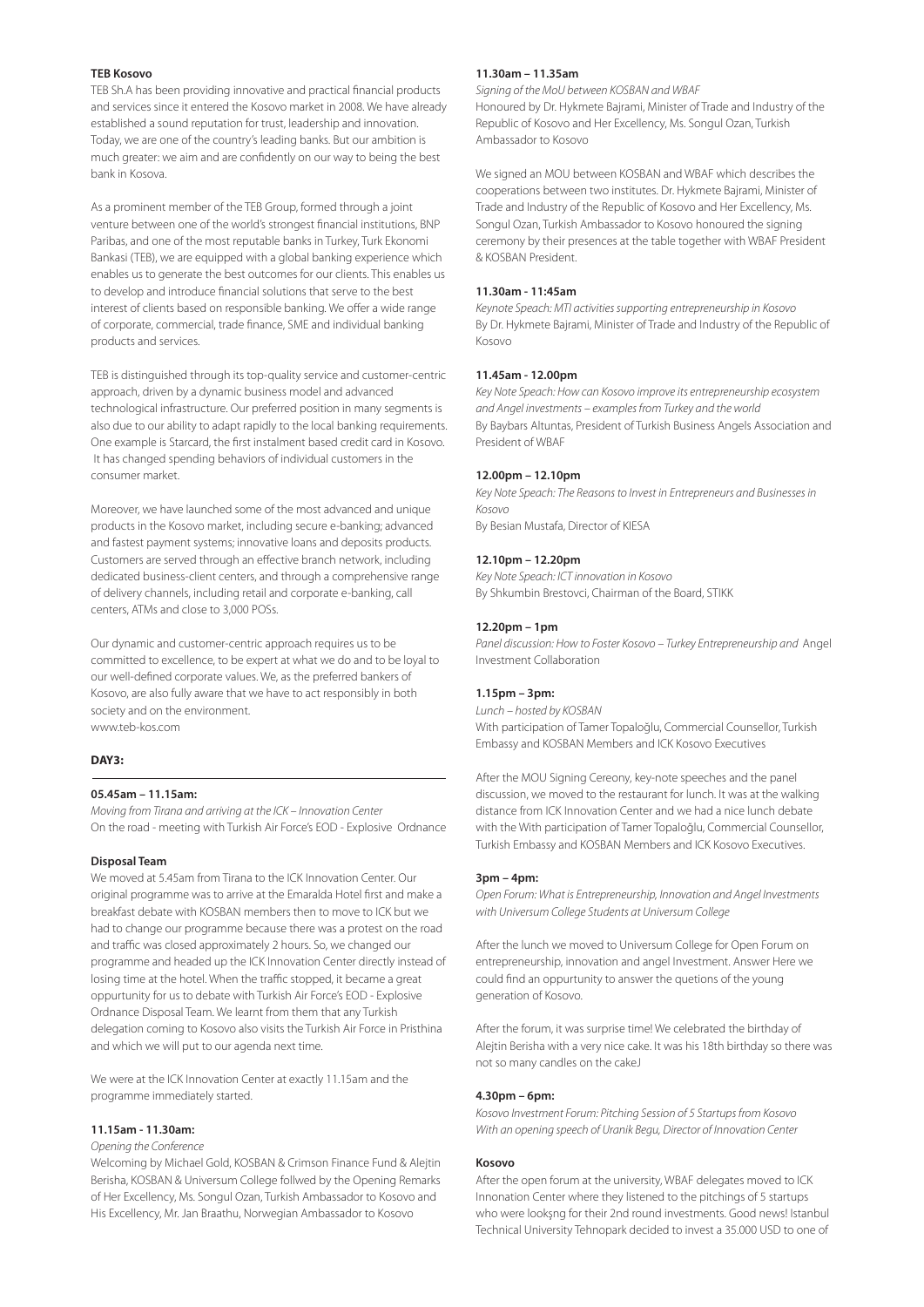the startups of this forum. This team will be incubated by Istanbul Technical University in Silicon Valley of USA for a certain period of time.

While WBAF delegates were listening to them, I and Alejtin were at the Turkish Embassy as the invitee of H.E. Ms. Songul Ozan, Turkish Ambassador to Kosovo. After a nice debate with Ms Ambassador, we moved to TEB Kosovo's Headqurters where had another good meeting with Ayhan the CEO of TEB Kosovo, Arton Celina, Deputy CEO and other executives of the bank.

#### **8.30pm – 10pm**

Gala Dinner at the Emeralda Horel – hosted by TEB – Turkish Economy Bank of Kosovo

With participation of Arton Celina, Deputy Managing Director, TEB Kosovo, H.E. Miljan Majhen, Ambassador of Slovenia to Kosovo, President of Kosovo Chamber of Coomerce and With over 30 distinguished guests.

After the Kosovo Investment Forum and our visits to Turkish Embassy and TEB Kosovo's Headquarters, we were all at the hotel for relaxing. After a few hours of relaxing at the hotel, we were at the reception of TEB Kosovo at the Emaralda Hotel. Because we were staying at the Emaralda Hotel, then everybody was on time fort he reception of the Gala Dinner.

Turgat, one of my book readers and followers of me, sent a facebook message about if he could meet with me at te hotel. He is making his military service in Kosovo and also a doctorate student in Turkey. He came from Prizine, a Turkish town of Kosovo which is 1 hour away from downtown of Piristhina, to meet with me. After chatting about an half an hour and taking some photographs, he and his friend left the hotel.

Gala Dinner was honoured by Ambassador of Slovenia to Kosovo. It was a very nice night where WBAF delegates could find an oppurtunity to network with the ecosystem of Kosovo.

The next morning, we were all reday at the lobby of the Emaralda Hotel. We moved from Pristhina at 8.30am to Skopje.

#### **Acknowledgements:**

Our visit to Kosovo bevame a very succesful and fruitful trip thanks to Alejtin Berisha, Co-President of KOSBAN, Micheal Gold, Co-President of KOSBAN and Arton Celina, Deputy CEO of TEB Kosovo. Thanks for your great hospitality!

#### **Media Coverage:**

#### **North Macedonia**

Ranked in 2009 by the World Bank as the fourth 'best reformatory state' of 178 countries, Macedonia has undergone considerable economic reform since its independence. The country has developed an open economy with trade, accounting for more than 90% of GDP in recent years. Since 1996 Macedonia has witnessed steady, though slow, economic growth with the GDP growing by 3.1% in 2005. This figure was projected to rise to an average of 5.2% in the 2006–2010 period. The government has been successful in its efforts to combat inflation, with an inflation rate of only 3% in 2006 and 2% in 2007, and has implemented policies focused on attracting foreign investment and promoting the development of small and medium-sized enterprises (SMEs). The current government introduced a flat tax system with the intention of making the country more attractive to foreign investment. The 2007 12% flat tax rate was lowered to 10% in 2008.

Despite these reforms, Macedonia's unemployment rate was 37.2% in 2005, and in 2006 the poverty rate was 22%. Macedonia's has one of the highest percentages of citizens struggling financially, with 72% stating that they could manage on their household's income only 'with difficulty' or 'with great difficulty', though Macedonia, along with Croatia, was the only country in the Western Balkans not to report an increase in this statistic. Corruption and a relatively ineffective legal system also act as significant restraints on successful economic development. Macedonia

still has one of the lowest per capita GDPs in Europe. Furthermore, the country's grey market is estimated at close to 20% of GDP.

#### **Skopje**

To address economic challenges, the city relies on integration in preferred economic areas. It is focused on the clean-up of factories, education, the development of tourism programs, and the use of tax-free economic zones such as Bunardzik just outside Skopje. In addition to services, Skopje has many factories. The most important industrial activities are metal processing, chemicals, textiles, and printing. Notable companies based in Skopje include Arcelor Mittal Skopje, an oil refinery, Alkaloid, Titan cement plant, and the Skovin Winery, among others.

The Macedonian Stock Exchange, the principal stock exchange in the Republic of Macedonia, is located in Skopje. It was established in 1995.

#### **Tetovo**

Tetovo is a city in the north-western part of Macedonia, built on the foothills of Šar Mountain and divided by the Pena River. The municipality of Tetovo covers an area of 1,080 sq. km. (417 sq. mi.) at 468 meters (1,535 ft.) above sea level, with a population of 52,915. The city of Tetovo is the seat of the Tetovo municipality.

The home of multiple ethnic Albanian political parties and a population where Albanians form a relative majority, Tetovo has become the unofficial capital and centre of a predominantly Albanian region which extends in an arc from Tetovo to Struga. The city also has a multi-ethnic background consisting of Albanian, Macedonian and Turkish elements.

Just outside of Tetovo is South East European University, Macedonia's third largest university after Skopje University and Bitola University. Tetovo is also home to the State University of Tetovo.

During the Ottoman period, the town was known as Kalkandelen, which means Shield Penetrator, in honor of the local weapon-smiths. Their superior craftsmanship extended to the advent of small firearms and cannons, which were traded all across the Balkans.

In economic terms Tetovo is one of the most rapidly-developing cities in Macedonia, with several multinational companies (for example, Ecolog International, Renova, and Zikoprom). Despite the interest of private companies in Tetovo, the city is neglected by the government. Tetovo suffers from urban sprawl. Due to the lack of government regulations and no system for building permits, many houses and buildings have been built in unsafe ways and are built in random parts of the city, i.e. on the footpaths, roads and parks.

Tetovo is one of the educational centres in Macedonia, hosting two universities: South East European University (a public/private non-profit institution) and the State University of Tetovo (a public university). The former has educational leadership in the region, and the Bologna Process has been applied since its establishment. It has the best campus in the region of South East Europe. More than 20,000 students pursue higher education in this town.

#### **EMKICE – The Euro Macedonian Knowledge Innovation Center**

The Euro Macedonian Knowledge Innovation Center (EMKICE) is a non-profit organization with the goal of supporting and accelerating the process where industry engages in economic development and innovation, using best practice, knowledge sharing and education for the (re)placement of new products and services on the EU market.

#### **EMKICE has three main objectives:**

 • To encourage and support innovation and commercialization of innovations (inventions) as well as the development of new products and services through an entrepreneurial approach and innovative technology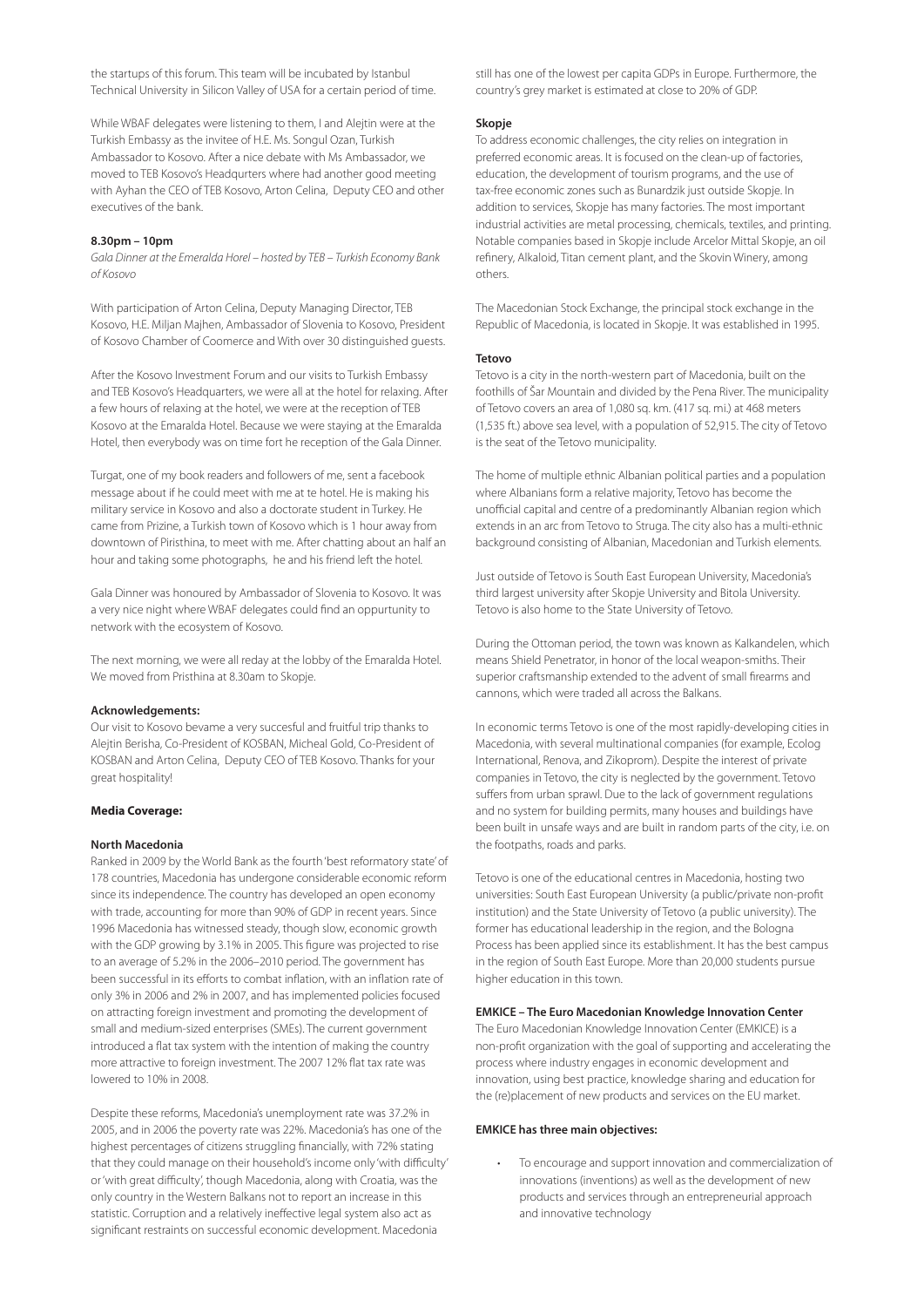- To support access to finance for innovation, applied research, technology development  $(I + R + T + D)$  from available EU funds and business angelinvestors;
- To support national, regional and transnational cooperation and knowledge sharing and learning of new skills for creative entrepreneurship, leading innovation and change, especially among youth.

#### www.emkice.com

COSSME Regional Network (COSSME = Cooperation for Support of SMEs) The stakeholders are:

- Municipality of Gazi Baba
- Municipality of Tetovo
- APRZ State Agency for Support of Agriculture
- CRM Central Register of Macedonia
- South East European University Tetovo
- SEEU Technology Park Tetovo
- EIH Institute for Environment and Health
- EMKICE Center for EU Funding and Innovations
- Ilumine Center for ICT Development in Education
- OFF Macedonia Open Fun Football Schools Macedonia

#### www.cossme.mk

#### **Invest in Macedonia - Agency for Foreign Investments and Export Promotion**

Invest Macedonia is the government institution in charge of attracting new foreign investments to the country and supporting the expansion of foreign companies with already-established operations. In addition to the investment function, Invest Macedonia is also engaged in promoting Macedonian companies in foreign markets and supporting them in increasing exports.

They help both foreign and Macedonian companies by creating and adding value for them by virtue of their broad knowledge and experience of the business environment. In addition, they identify opportunities in Macedonia and foster close collaboration with various partner institutions and organizations.

Invest Macedonia aims to be recognized by companies and all other partners not only as a government institution but also as a professional and proactive service organization oriented towards addressing the needs of the business community.

#### http://www.investinmacedonia.com

#### **Macedonian Chamber of Commerce**

Macedonian Chambers of Commerce is the largest independent business association in Macedonia. Established as a non-profit organization MCC promotes and represents the business interests of thousands of member companies and connects them with more than 1.000 national, regional and international institutions and organizations.

Mission of the chamber is to increase the competitiveness of companies and organizations members of MCC, to promote Macedonian business environment and increase the sales of the products of its members in the global market.

www.chamber.mk

#### **Economic Chamber of North-West Macedonia**

In the light of expansion, development and promotion of private business in our region, was reasonable and appropriate that economic potential to organize in an union form. Today in civilized and economically advanced world, exist various forms of business organizations, from economic associations to the Chamber of Commerce, industrial and commercial. With an initiative of a group of entrepreneurs in February

2005 was founded Economic Chamber of North – West Macedonia, and in June was officially registered.

Our economic potential should be organized in such a form. From this union will be able to benefit all enterprises in the form of affirmation that want to join us. Should be noted that the organization of this subject is positive for this part of Macedonia. ECNWM has to serve for the preservation of economic values, to represent the business of North-West Macedonia worthy at home and abroad, should be included on other structures in the country and outside, to provide relevant information about domestic and foreign markets and to link our business with European businesses, United States and beyond.

Market research, contacts, mediation in differential cases, participation in fairs, regional and European, will also be one of the primary commitments of ECNWM. Promotion of cross-border cooperation with Greece, Albania, Kosovo, Serbia and Montenegro, Bulgaria and Turkey will be another priority using the legal possibilities that Macedonia has signed with the regional countries about free trade.

Here we should mention another reason for the necessity of establishment of this entity. We are witness of the 2001 conflict in Macedonia. Since the conflict of 2001 till today, the North – West part of Macedonia suffers from a bad image and climate, in the inner circle as well as external ones. In Macedonia, unfortunately there is no significant foreign investment, while in the North – West part of the country is even more than vulnerable situation in terms of investment and establishment of joint investment in the form of joint venture's. ECNWM has to serve and try to change the negative image of this region of the country and to prepare legal information space and investment potential. In a word, the business of these sides with ECNWM has an address which hopes to be fruitful for all.

Principles of organization of ECNWM will be territorial and professional, we will have regional councils in the regions and other factions according to their occupations and more specialized activities. The largest number of businesses in North-West Macedonia are medium and small. Among the most significant activities are:

- 1. Construction and engineering
- 2. Commerce from all areas
- 3. Manufacturer of furniture, doors and windows
- 4. Producers of dairy products, cheese,
- 5. Manufacturer of meat
- 6. Manufacturer of metal products
- 7. Manufacturer of flour and bread
- 8. Tourism
- 9. Transportation
- 10. Poultry farms and other poultry, egg production
- 11. Manufacturer of construction materials, etc..

All these businesses follow contemporary standards of quality as HASAP, ISO.

www.oemvp.org

#### **DAY4:**

#### **08.30am – 10.30am:**

Moving to Skopje from Phristhina and arriving at Bushi Hotel in Skopje We moved from Pristhina after a nice breakfast at the Emeralda Hotel. It was 8.30am when we departed from Pristhina's Emeralda Hotel. I strongly advice you to enjoy the breads in Pristhina.

After a 1 hour-nice-drive from Pristhina to Skopje, we were at the border. It took aproximately 20 minutes to pass the border. I really advice you to enjoy this very nice travel in the green forests from Pristhina to Skopje.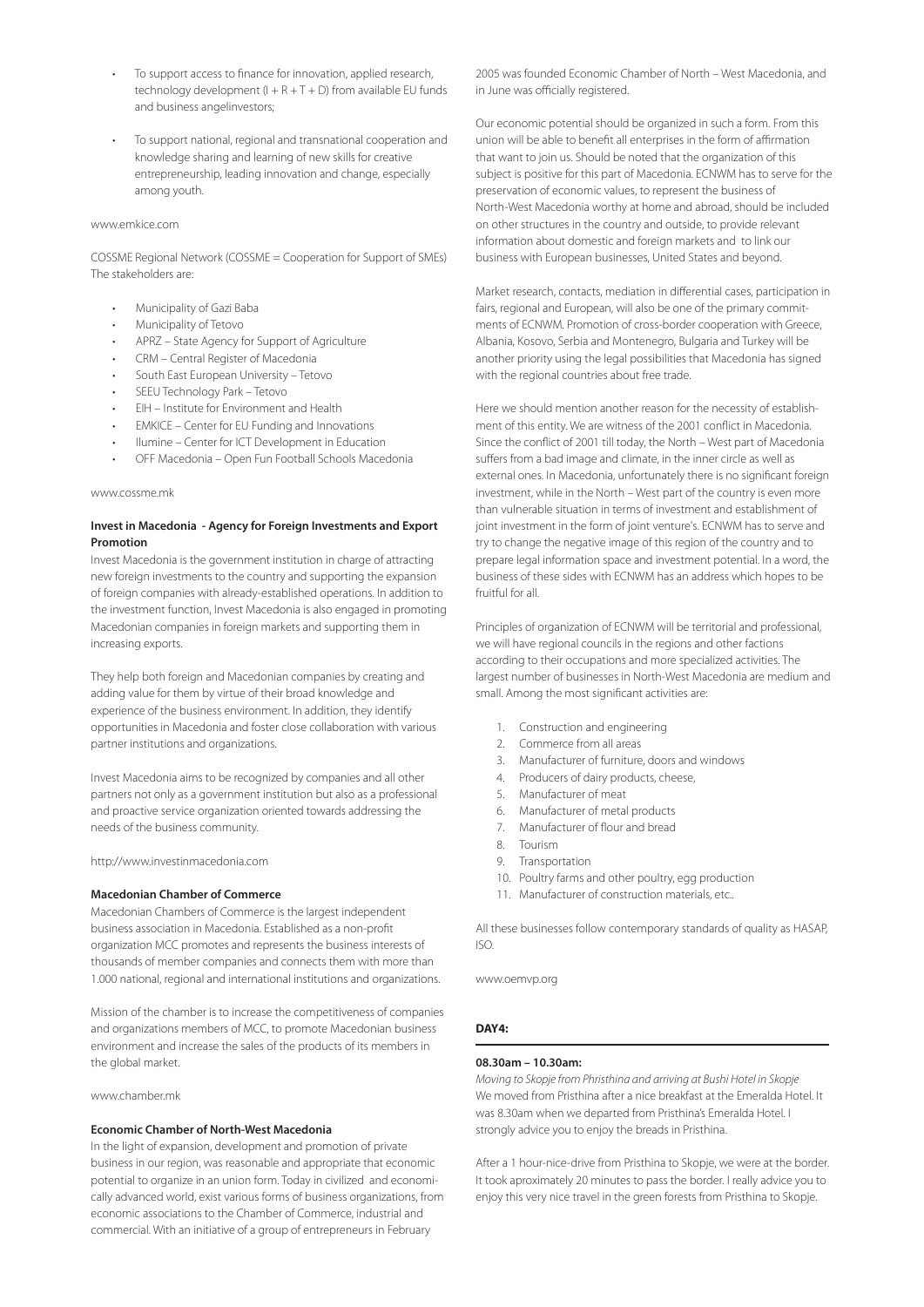#### **12.00pm – 12.15pm:**

#### Press Statement about WBAF's MOUs

With Ilija Vuckov, President, EMKICE - Euro Macedonian Knowledge Innovation Center, Kliment Sekerovski, Deputy CEO, Republic of Macedonia, Invest In Macedonia Agency and Ms Danela Arsovska, President, Macedonian Chamber of Commerce.

We were at the beautiful Bushi Hotel of Skopje around 10.30am. If you do visit Skopje, you don't need to think about accomodation. Bushi Hotel is your home with its perfect staff, large rooms and a fantastic spa center. Next time, I will also try the Presendetial Suit if I come to kopje with my family.

H.E. Ömür Şölendil, Ambassador of Turkey to Macedonia, Mr Bünyamin Kutlu, Commercial Chief Counsellor, Turkish Embassy and Ms Nimet Oğuz, Economic Counsellor, Turkish Embassy came around 12.00am to the meeting. Before the MOU signing ceremony we gave a press statement together with Ilija Vuckov, President, EMKICE - Euro Macedonian Knowledge Innovation Center, Kliment Sekerovski, Deputy CEO, Republic of Macedonia, Invest In Macedonia Agency and Ms Danela Arsovska, President, Macedonian Chamber of Commerce.

#### **12.15pm– 1pm**

MOU Signing between WBAF & Republic of Macedonia, Invest In Macedonia Agency

MOU between WBAF & Macedonian Chamber of Commerce

With the honorable presence of H.E. Ömür Şölendil, Ambassador of Turkey to Macedonia,

After the opening speech of ija Vuckov, President, EMKICE - Euro Macedonian Knowledge Innovation Center, H.E. Ömür Şölendil, Ambassador of Turkey to Macedonia, Kliment Sekerovski, Deputy CEO, Republic of Macedonia, Invest In Macedonia Agency and Ms Danela Arsovska, President, Macedonian Chamber of Commerce and me made our speeches

After completing the MOU Signing Ceremony, we were free for relaxing.

#### **2pm – 3pm:**

Lunch at the authentic Turkish Restaurant – hosted by EMKICE After coming together at the lobby of the hotel, it was time to go for lunch. Because the hotel is so perfectly located downtown, we wlked down town and had our lunch at a perfect Turkish restaurant. I think all WBAF delegates will remember this lunch when they hear the word of 'Skopje'.

#### **3pm – 4pm:**

Short Sightseeing On the road –Interview by CCTV – China Central Television

After this wonderful lunch, we made a short 1.30 hours sightseeing by crossing the Ottoman bridge in downtown. On our way back to the hotel, CCTV – China Central Television madean interview with me about the economic development in Macedonia. If I can find the link, then I put it here so you can watch.

#### **4.30pm – 6.30pm:**

Macedonia Investment Forum: Pitchings of 10 Startups of Macedonia

With participation of Mr Bünyamin Kutlu, Commercial Chief Counsellor, Turkish Embassy and Ms Nimet Oğuz, Economic Counsellor, Turkish Embassy

After we came back to the hotel, now it was time to listen to the pitchings of entrepreneurs and startups.

#### **8.30pm – 11pm:**

Dinner – hosted by EMKICE With participation of Paulo Andrez, Emeritus President of EBAN

After the pitchings, we visited the spa center for a few hours and we were ready at the lobby by 8.30pm to depart fort he dinner. Ilija took us to the dinner where we also enjoyed the local Macedonian pop music.

Paulo Andrez of EBAN also participated this dinner because he was in Skopje to advice the Macedonian Government for their innovation fund. We were back at the hotel around 11pm.

#### **DAY5:**

#### **09.30am – 11.30am:**

### Breakfast debate

With the participation of Bünyamin Kutlu, Commercial Chief Counsellor, Turkish Embassy, Nimet Oğuz, Economic Counsellor, Turkish Embassy and Ljupka Mitrinovska, Adviser in the Department for Implementation of Programmes Fund for Innovations and Technology Development

#### **11.30am – 12pm:**

Heading up to Tetovo

After the breakfast debate at the hotel, now it was time to move to Tetovo. It was a very nice and green 30 minoutes trip from Skopje to Tetovo.

#### **12pm – 12.15pm:**

MOU Signing between WBAF & Municipality of Tetovo MOU between WBAF & Centre for Development of the Polog Planning Region

With participation of Ms Teuta Arifi , Mayor, Municipality of Tetovo and Mr Nebi Hoxha,, President, Economic Chamber of North-West Macedonia I signed 2 MOUs in this session. First one was between WBAF and Tetovo Municiapality. Other one was between WBAF and CDPPR – Centre for Development of the Polog Planning Region.

#### **12.15pm– 12.20pm:**

WBAF Excellence Awards Ceremony

WBAF Board decided unanimously to award Ms Teuta Arifi , Mayor, Municipality of Tetovo as the 2014's Best Policy Maker in South East Europe Fostering Entrepreneurship. So, it was a great honour for me to give the award to Ms Mayor of Tetovo. I also invited her fort he Gong Ceremony at the Istanbul Stock Exchange fort he launch of the Women Entrepreneurship Week in Turkey on the 26th of Octber, 2015.

#### **12.15pm – 12.30pm**

#### Press Statement

With the participation of Baybars Altuntas, President, WBAF – Business Angels Association of Turkey, Teuta Arifi , Mayor, Municipality of Tetovo, Nebi Hoxha,, President, Economic Chamber of North-West Macedonia and Ilija Vuckov, President, EMKICE - Euro Macedonian Knowledge Innovation Center .

#### **12.30pm – 1.30pm:**

Visit to TIDZ – Technological Industrial Development Zone With participation of TIDZ CEO and executive team and With participation of Tetovo Municipality executive team

#### **1.30pm – 3pm:**

Lunch at the Prima Mall – hosted by Tetova Municipality With participation of Teuta Arifi , Mayor, Municipality of Tetovo, Nebi Hoxha, President, Economic Chamber of North-West Macedonia and with participation of over 30 businessmen from the region, Bünyamin Kutlu, Commercial Chief Counsellor, Turkish Embassy, Ms Nimet Oğuz, Economic Counsellor, Turkish Embassy.

#### **3pm– 3.30pm :**

Heading up Skopje's Vodno Mountain from Tetovo Ms Nimet Oğuz, Economic Counsellor, Turkish Embassy broght an excellent idea. She adviced us to go up the Vodno Muntain to have an excellent overview of Skopje. We were at the mountain around 4pm and we enjoyed the view of the city very much until around 6pm.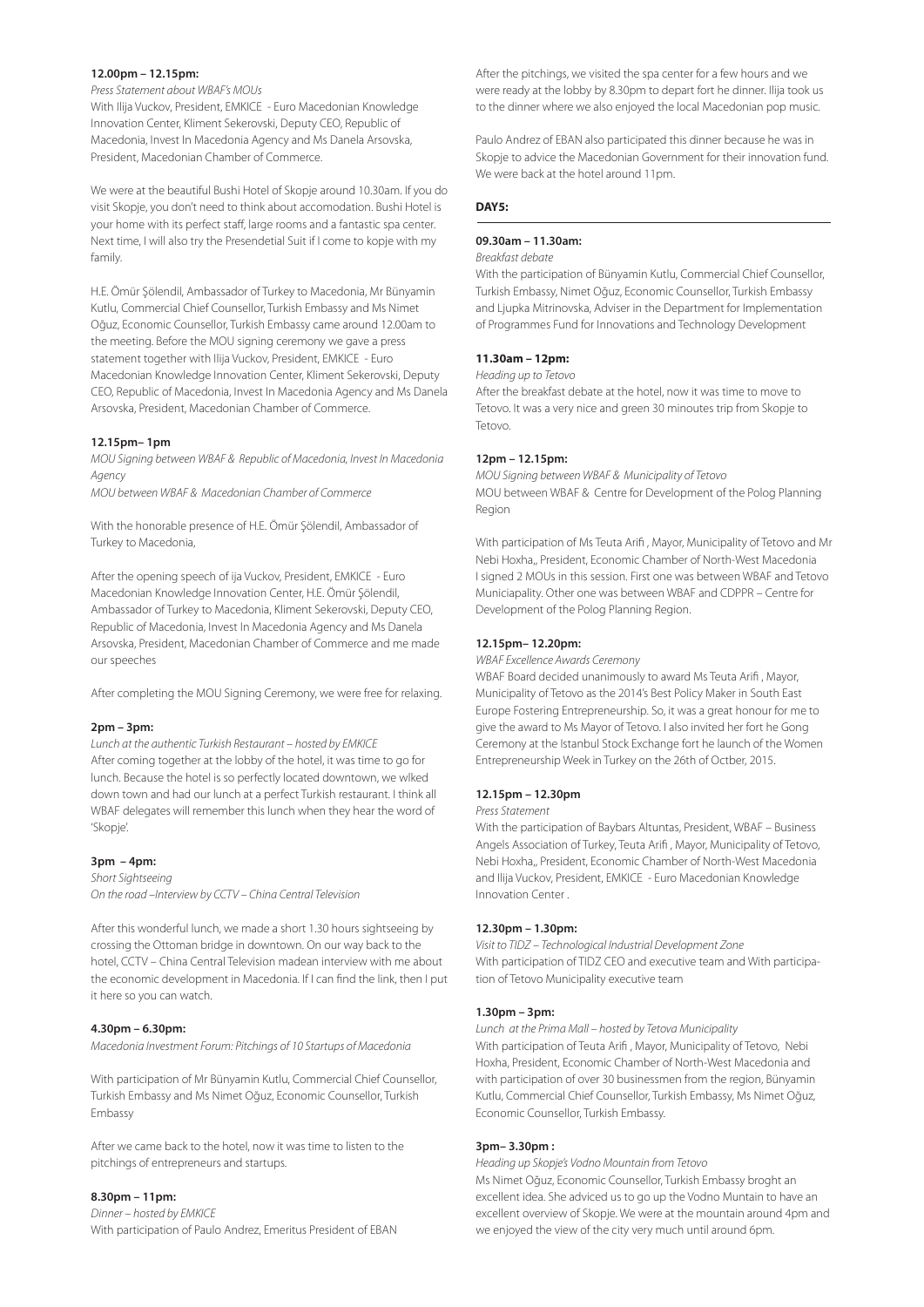#### **6pm – 7pm:**

#### **Moving to the hotel and leaving the hotel**

We completed our check-outs from the reception and left the beautiful Bushi Hotel around 7pm. tintroduced me with the Bushi Brothers before leaving the hotel.

#### **8.50pm:**

Departure from Skopje

We were all at the CIP Lounge of the Skopje Airport from 7.30pm to 10pm because there was a delay in the boarding time of the flight. However, it was a very nice CIP Lounge and we could find an oppurtunity to make comments about out trip.



Sakarya

Gebze

**evoley** 8 **Bursa**  Eski

Kütahya